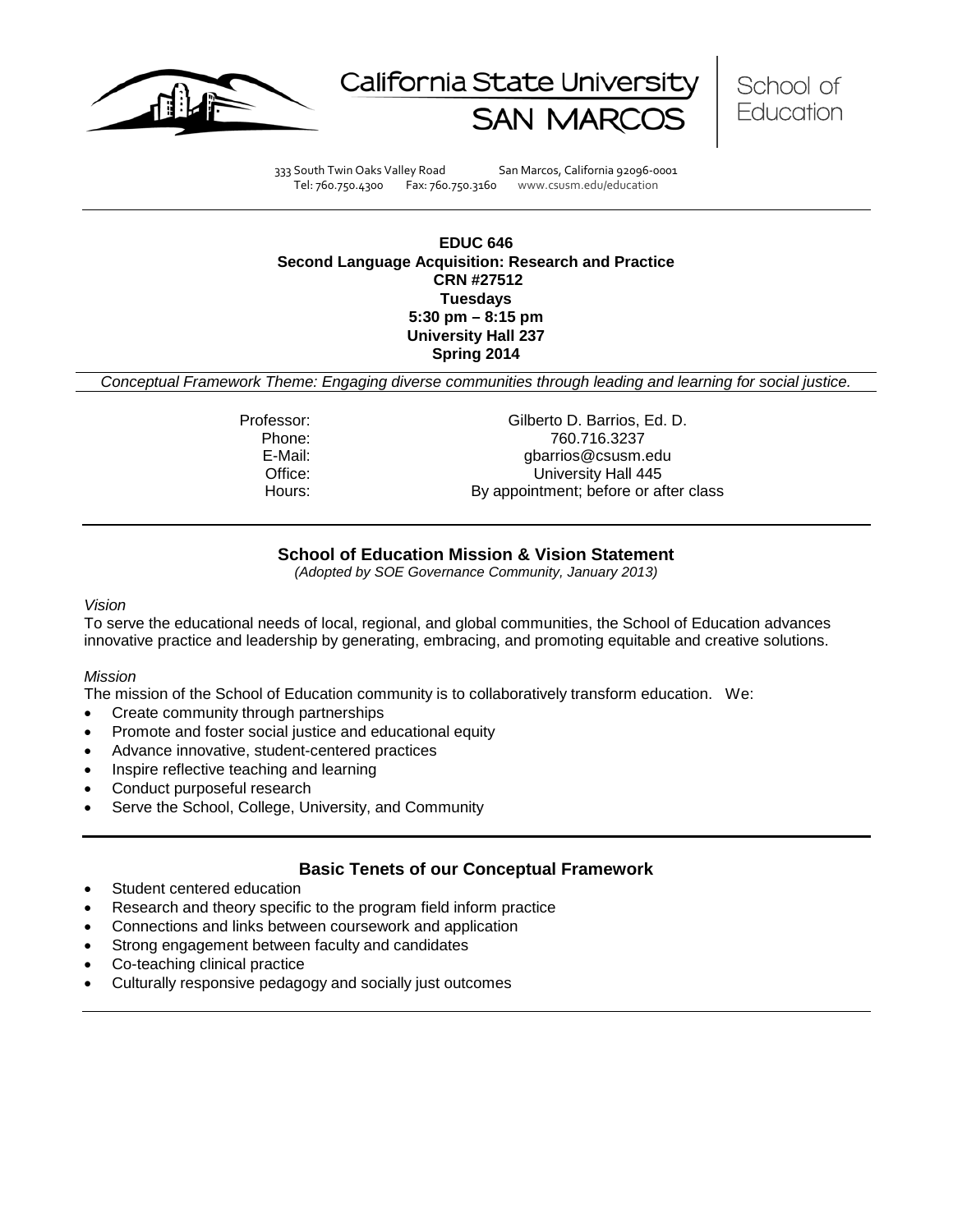# **Table of Contents**

# **COURSE DESCRIPTION**

<span id="page-1-0"></span>Examines theoretical, developmental, social, and instructional issues related to second language acquisition in the context of a multicultural/multilingual society. Subjects include identity development of second language learners; parallels between first and second language development; second language acquisition theories; approaches in second language instruction; survey of program models and research outcomes; implications for effective instruction and assessment (including the role of the first and second language); and the home/school connection in fostering second language acquisition.

#### <span id="page-1-1"></span>**Course Prerequisites**

Admission to the MA in Education program or approval from the School of Education and instructor.

#### <span id="page-1-2"></span>**Course Objectives**

The purposes of this course are to:

- Examine and be knowledgeable of second language acquisition theories, and instructional approaches in second language instruction.
- Examine parallels between first and second language development.
- Evaluate the assessment process for English learners in regards to identification, placement and instructional planning.
- Assess effectiveness of program models and research outcomes for English learners.
- Consider connections between home, community and school contexts in providing language, literacy and content area instruction and support for English learners.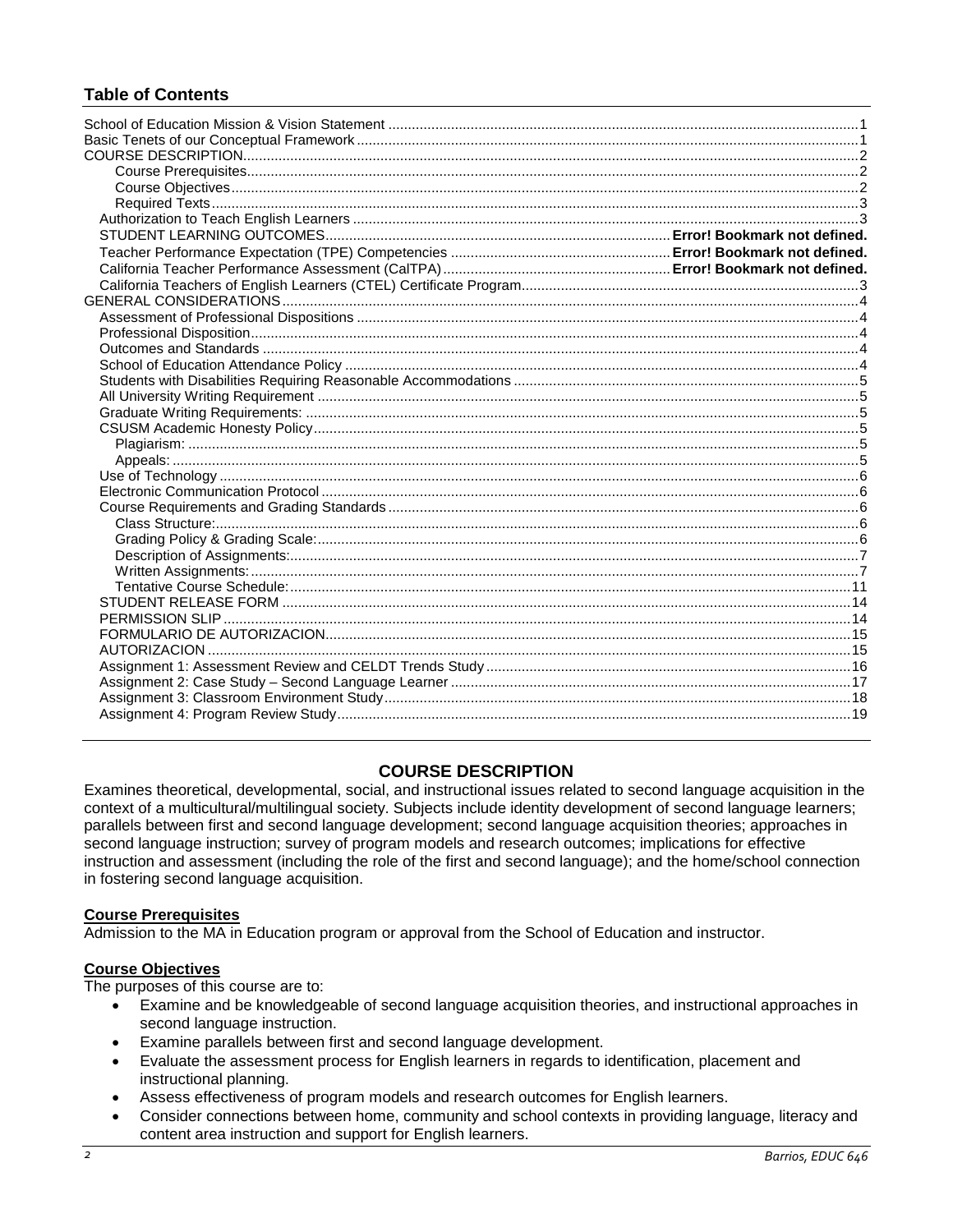# <span id="page-2-0"></span>**Required Texts**

Baker, C. (2011). *Foundations of bilingual education and bilingualism (5th edition).* Clevedon, England: Multilingual Matters.

The sixth edition of the *Publication Manual of the American Psychological Association* (APA) is a required textbook for all CSUSM School of Education graduate-level courses. All your papers will be formatted according to the guidelines in this publication. Also, see [www.apa.org.](http://www.apa.org/)

#### **Authorization to Teach English Learners**

<span id="page-2-1"></span>This credential program has been specifically designed to prepare teachers for the diversity of languages often encountered in California public school classrooms. The authorization to teach English learners is met through the infusion of content and experiences within the credential program, as well as additional coursework. Candidates successfully completing this program receive a credential with authorization to teach English learners. *(Approved by CCTC in SB 2042 Program Standards, August 02)*

# **California Teachers of English Learners (CTEL) Certificate Program**

<span id="page-2-2"></span>This course is aligned to the following standards for the California Teachers of English Learners (CTEL) Certificate Program leading to CLAD certification. The coordinator for the CTEL program is Dr. Ana Hernández, [ahernand@csusm.edu](mailto:ahernand@csusm.edu) or 760-750-8507.

#### **CTEL Standard 4: Language Structure and Use**

- to develop research-based conceptual understanding of language systems, structures, forms, functions, and variation
- to analyze how language forms and structures that affect English Learners' comprehension and production of aural and written language
- to identify effective strategies to promote English Learners' literacy and communicative competence
- to instruct and assess English Learners language development, communicative competence, and academic achievement
- to identify and address areas in which to build positive transfers from the first language to the second and specific linguistic and sociolinguistic challenges English Learners may experience in developing social and academic English

#### **CTEL Standard 5: First- and Second-Language Development and Their Relationship to Academic Achievement**

- to analyze current research-based theories, processes, and stages of language acquisition, including the cognitive processes involved in language acquisition and the difference between first- and secondlanguage acquisitions
- to demonstrate application to instructional planning and practices for teaching literacy to English Learners
- to demonstrate an understanding of cognitive, linguistic, physical, affective, sociocultural, and political factors that can affect second language development
- to build upon students' prior knowledge and promote their language development and academic achievement

#### **Note:**

<span id="page-2-3"></span>*CTEL candidates will need to upload their graded CTEL signature assignment [with a passing grade (minimum of a B-) and rubric indicating passing grade} to their CTEL electronic portfolio a[t http://community.csusm.edu/](http://community.csusm.edu/) upon completion of this course. CTEL Program Coordinator will then review the candidate's CTEL standards in their electronic portfolio in order to fulfill their certification requirements for the California State Department of Education. For further clarification*, *please contact Ana Hernandez, CTEL Program Coordinator, at [ahernand@csusm.edu.](mailto:ahernand@csusm.edu)*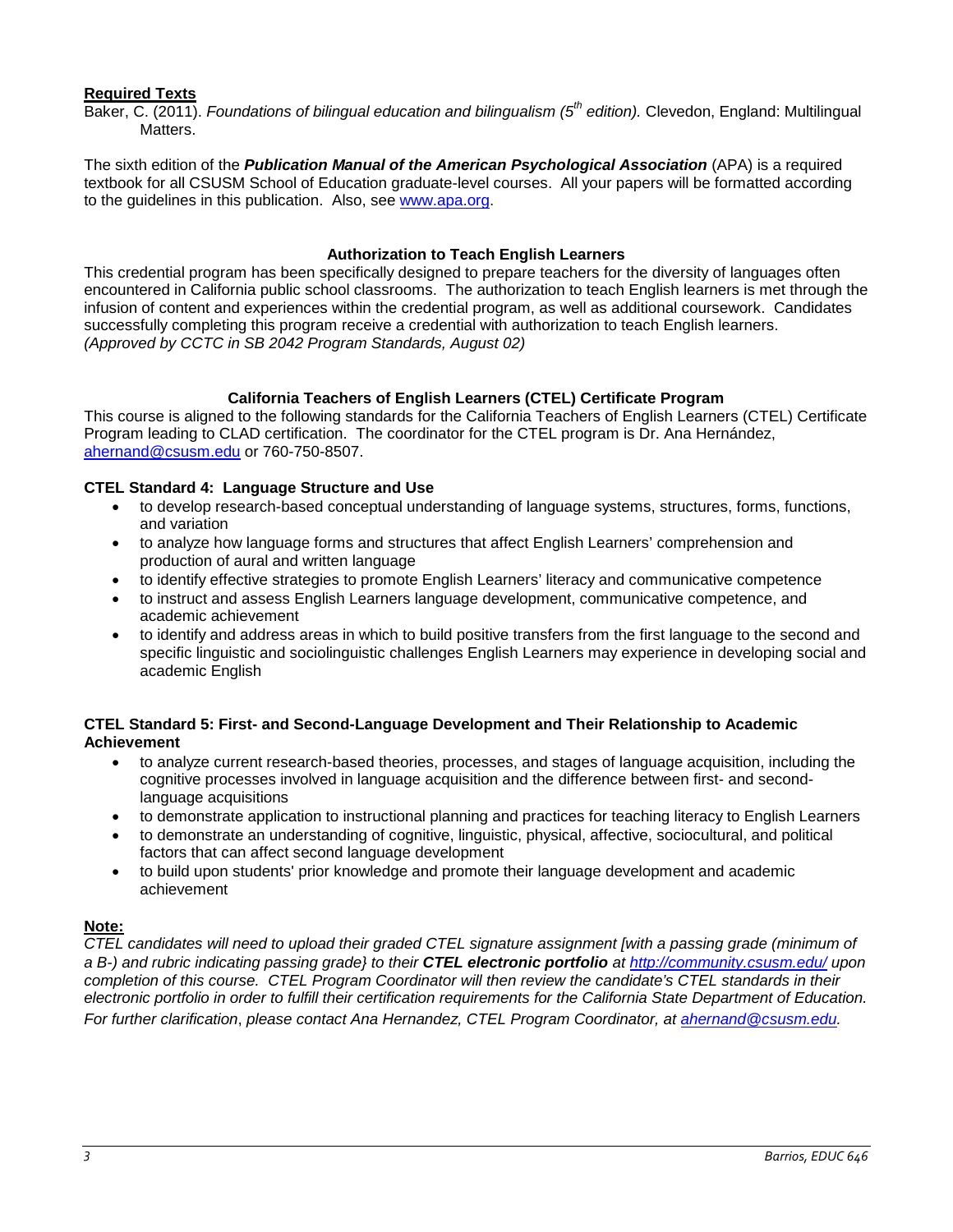# **GENERAL CONSIDERATIONS**

#### **Assessment of Professional Dispositions**

<span id="page-3-0"></span>Assessing a candidate's dispositions within a professional preparation program is recognition that teaching and working with learners of all ages requires not only specific content knowledge and pedagogical skills, but positive attitudes about multiple dimensions of the profession. The School of Education has identified six dispositions – social justice and equity, collaboration, critical thinking, professional ethics, reflective teaching and learning, and life-long learning—and developed an assessment rubric. For each dispositional element, there are three levels of performance - *unacceptable*, *initial target*, and *advanced target*. The description and rubric for the three levels of performance offer measurable behaviors and examples.

The assessment is designed to provide candidates with ongoing feedback for their growth in professional dispositions and includes a self-assessment by the candidate. The dispositions and rubric are presented, explained and assessed in one or more designated courses in each program as well as in clinical practice. Based upon assessment feedback candidates will compose a reflection that becomes part of the candidate's Teaching Performance Expectation portfolio. Candidates are expected to meet the level of *initial target* during the program.

#### **Professional Disposition**

<span id="page-3-1"></span>The School of Education mission statement and professional standards (see below) are the driving force behind all readings and activity related to this class. This course addresses many sensitive and controversial topics. We will be exploring these topics together and striving to expand our perspectives by considering the diverse lenses through which fellow educators see educational issues. Keep in mind that all students are expected to demonstrate professional behavior at all times. Professional behavior is defined herein as one that *consistently* demonstrates integrity, responsibility, tolerance, and respect for self and others. All students are expected to listen to different opinions, consider and reflect in depth on other points of view, and deal proactively with constructive criticism. Any unprofessional behavior is grounds for process and review of the candidate's continued participation in this course and/or program progress.

Professional, credentialed educators are evaluated on "performance of non-instructional duties and responsibilities" by their administrators. Punctuality, attendance, collaboration with colleagues, and professionalism fall under this category. Your professional disposition is related to how you conduct yourself in class. The School of Education of California State University San Marcos fosters the development of the following professional dispositions among our candidates: Social Justice & Equity, Collaboration, Critical Thinking, Professional Ethics, Reflective Teaching and Learning, and Life Long Learning. Dispositions and **Disposition Rubric for the School of Education**, CSUSM can be located at <http://www.csusm.edu/education/ClinicalPractice/HandbookSS.html>

#### **Outcomes and Standards**

<span id="page-3-2"></span>The context for, and scope of this course is aligned with standards for the Cross-cultural Language and Academic Development (CLAD) endorsement, as articulated by the California Commission on Teacher Credentialing (CTC), and as approved by the faculty of the School of Education in development of the program approval documents. (Note: As of 2002, the CLAD competencies are collectively referred to as an *Authorization to Teach English Learners*.) Further consideration has been given to the alignment of standards for multicultural education as articulated by the National Council for Accreditation of Teacher Education (NCATE), the Interstate New Teacher Assessment and Support Consortium (INTASC), and the National Board for Professional Teaching Standards (NBPTS).

#### **School of Education Attendance Policy**

<span id="page-3-3"></span>Due to the dynamic and interactive nature of courses in the School of Education, all candidates are expected to attend all classes and participate actively. At a minimum, candidates must attend more than 80% of class time, or s/he may not receive a passing grade for the course at the discretion of the instructor. *Said attendance presumes preparation for course with readings and assignments done prior to each class session***.** Individual instructors may adopt more stringent attendance requirements. Should the candidate have extenuating circumstances, s/he should contact the instructor as soon as possible. *(Adopted by the COE Governance Community, December, 1997).*

For this course: Students missing more than one class session cannot earn an A or A-. Students missing more than two class sessions cannot earn a B or B+. If you miss three (3) class sessions, you cannot receive a passing grade for the class. *Not participating on an online session (class) will be considered an absence from class.*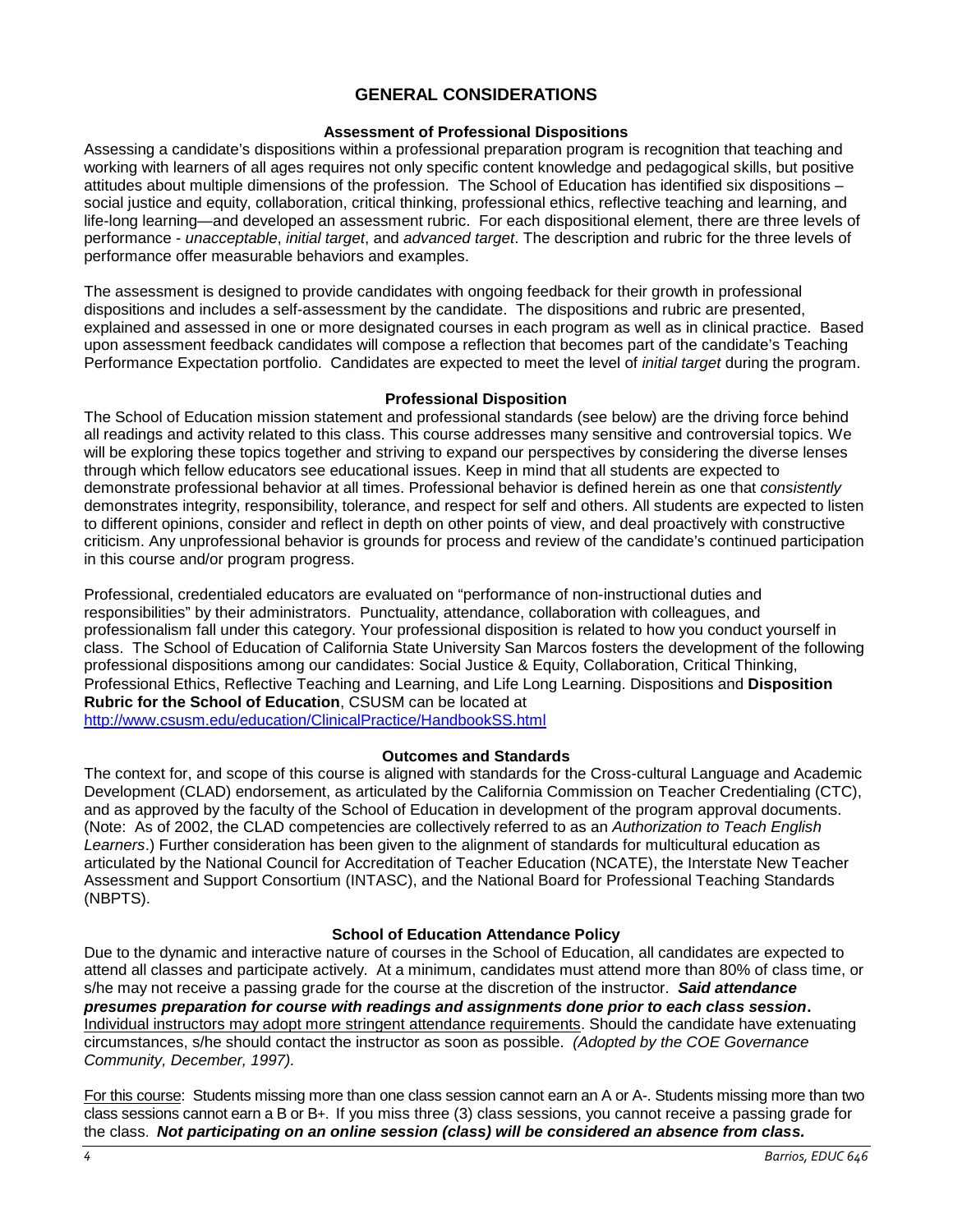Do strive for punctuality. Arriving late or leaving early by more than 20 minutes counts as an absence. Illness and emergencies are considered on a case-by-case basis. However, notifying the instructor does not constitute an excuse. All assignments must be turned in on due date even in case of an absence. Unless extraordinary circumstances are made known, this is not negotiable.

#### **Students with Disabilities Requiring Reasonable Accommodations**

<span id="page-4-0"></span>Candidates with disabilities who require reasonable accommodations must be approved for services by providing appropriate and recent documentation to the Office of Disable Student Services (DSS). This office is located in Craven Hall 4300, and can be contacted by phone at (760) 750-4905, or TTY (760) 750-4909. Candidates authorized by DSS to receive reasonable accommodations should meet with their instructor during office hours or, in order to ensure confidentiality, in a more private setting.

#### **All University Writing Requirement**

<span id="page-4-1"></span>Writing requirements for this class will be met as described in the assignments. Every course at the university, including this one, must have a writing requirement of at least 2500 words.

#### **Graduate Writing Requirements:**

<span id="page-4-2"></span>The California State University maintains a Graduation Writing Assessment Requirement (GWAR) for master's candidates. This requirement must be achieved prior to Advancement to Candidacy. A master's candidate will satisfy the graduate writing requirement by receiving a passing score on a written product as assessed with the GWAR rubric. Toward the goal of providing opportunity for graduate students in the School of Education to satisfy the writing requirement, all papers in all graduate classes must adhere to the writing and format style guidelines detailed in the sixth edition of the Publication Manual of the American Psychological Association. This manual is a required textbook for all CSUSM School of Education graduate-level courses.

#### **CSUSM Academic Honesty Policy**

<span id="page-4-3"></span>"Students will be expected to adhere to standards of academic honesty and integrity, as outlined in the Student Academic Honesty Policy. All written work and oral presentation assignments must be original work. All ideas/materials that are borrowed from other sources must have appropriate references to the original sources. Any quoted material should give credit to the source and be punctuated with quotation marks.

Students are responsible for honest completion of their work including examinations. There will be no tolerance for infractions. If you believe there has been an infraction by someone in the class, please bring it to the instructor's attention. The instructor reserves the right to discipline any student for academic dishonesty in accordance with the general rules and regulations of the university. Disciplinary action may include the lowering of grades and/or the assignment of a failing grade for an exam, assignment, or the class as a whole."

Incidents of Academic Dishonesty will be reported to the Dean of Students. Sanctions at the University level may include suspension or expulsion from the University.

#### <span id="page-4-4"></span>**Plagiarism:**

As an educator, it is expected that each candidate will do his/her own work, and contribute equally to group projects and processes. Plagiarism or cheating is unacceptable under any circumstances. If you are in doubt about whether your work is paraphrased or plagiarized see the Plagiarism Prevention for Students website [http://library.csusm.edu/plagiarism/index.html.](http://library.csusm.edu/plagiarism/index.html) If there are questions about academic honesty, please consult the University catalog.

#### <span id="page-4-5"></span>**Appeals:**

<span id="page-4-6"></span>Every student has the right to appeal grades, or appeal for redress of grievances incurred in the context of any class. Disputes may be resolved informally with the professor, or through the formal grades appeal process. For the latter, consult Dr. Manuel Vargas, Director of the School of Education, CEHHS.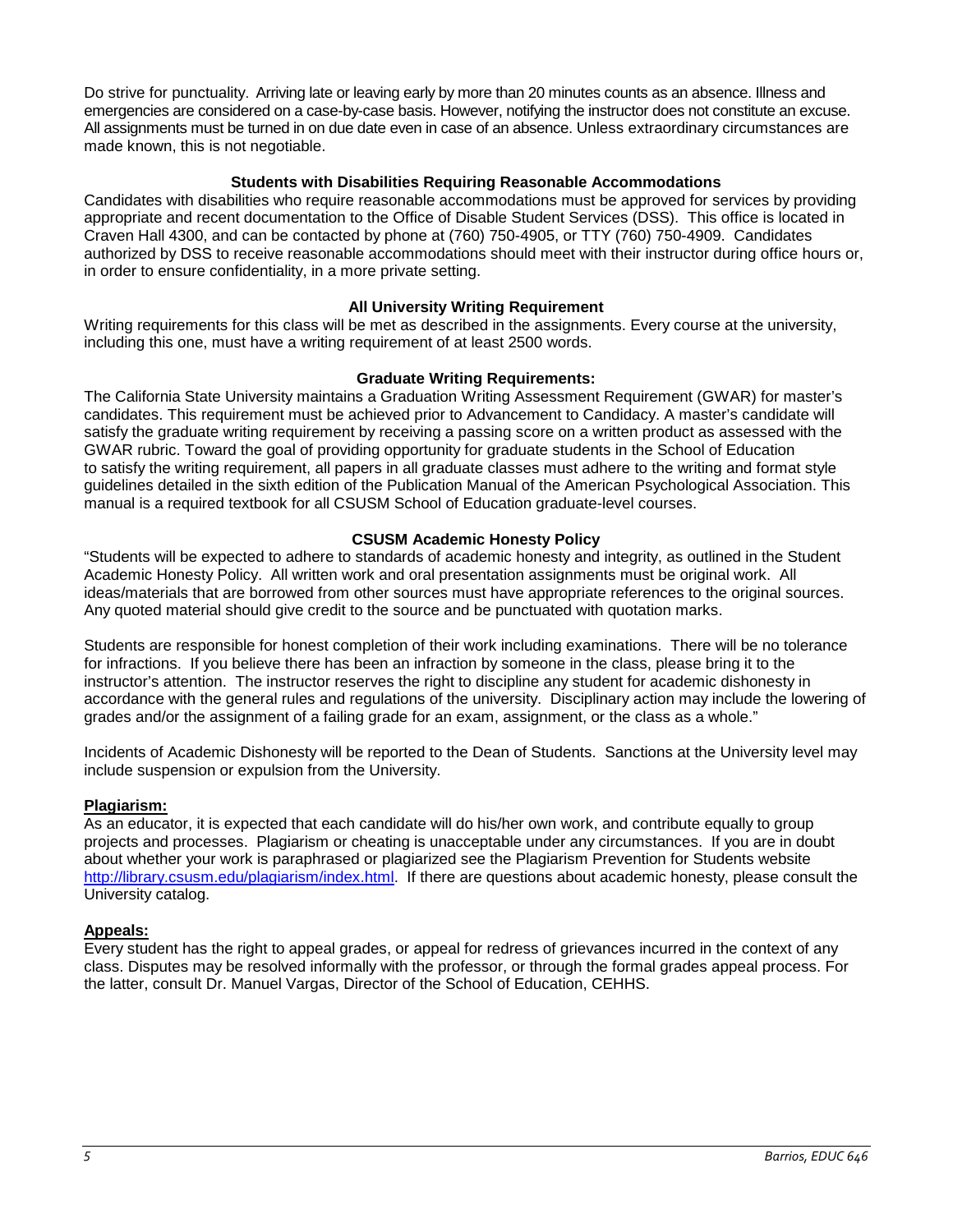### **Use of Technology**

Candidates are expected to demonstrate competency in the use of various forms of technology (i.e. word processing, electronic mail, Moodle, use of the Internet, and/or multimedia presentations). Specific requirements for course assignments with regard to technology are at the discretion of the instructor. Keep a digital copy of all assignments for use in your teaching portfolio. All assignments will be submitted online, and some will be submitted in hard copy as well. Details will be given in class. *Laptop use in class must be strictly related to our classroom activities. Be mindful of your personal disposition and refrain from engaging in personal computer business during class or this could affect your participation grade.*

#### **Electronic Communication Protocol**

<span id="page-5-0"></span>Electronic correspondence is a part of your professional interactions. If you need to contact the instructor, e-mail is often the easiest way to do so. It is my intention to respond to all received e-mails in a timely manner. Please be reminded that e-mail and on-line discussions are a very specific form of communication, with their own nuances and etiquette. For instance, electronic messages sent in all upper case (or lower case) letters, major typos, or slang, often communicate more than the sender originally intended. With that said, please be mindful of all e-mail and on-line discussion messages you send to your colleagues, to faculty members in the School of Education, or to persons within the greater educational community. All electronic messages should be crafted with professionalism and care.

Things to consider:

- Would I say in person what this electronic message specifically says?
- How could this message be misconstrued?
- Does this message represent my highest self?
- Am I sending this electronic message to avoid a face-to-face conversation?

In addition, if there is ever a concern with an electronic message sent to you, please talk with the author in person in order to correct any confusion.

#### **Course Requirements and Grading Standards**

#### <span id="page-5-2"></span><span id="page-5-1"></span>**Class Structure:**

This course is structured as a graduate-level seminar. The success of a seminar course is dependent upon each and every participant being well prepared. **As noted elsewhere, being prepared means that all readings and assignments and other preparations are done** *prior* **to each class session.** 

My role will be to "facilitate" and to intervene or redirect class discussions as necessary, rather than to exclusively lecture on a weekly basis, or be the main focus of the class. You will work to develop your knowledge base through the readings, discussions, presentations, activities and assignments. Multiple approaches, methods, and teaching experiences are necessary strategies to accommodate various learning styles. Class formats and learning structures will vary and include whole and small group discussion, pair work (e.g., weekly Readings Discussion Leaders), and online work. *Note: I reserve the right to change, add to, or delete any material or assignment from the course.*

#### <span id="page-5-3"></span>**Grading Policy & Grading Scale:**

All assignments are due on the dates indicated below. Assignments turned in late will not receive full credit; they will be ranked on grade lower. Please manage your time and plan accordingly. Assignments must be typewritten, double-spaced and with standard margins unless completed in class. Written assignments will be graded with rubric scales for content and context (detail, logic, synthesis of information, depth of analysis, etc.) and mechanics (grammar, syntax, spelling, format, uniformity of citations, etc.). All assignments should reflect graduate level composition and use APA format. *Note: Professor reserves the right to change, add to, or delete any material or assignment from the course.*

The following grading scale will be used for this MA/graduate course:

| $93 - 100$   | А:      |
|--------------|---------|
| $90 - 92$    | А-      |
| $88 - 89$    | B+      |
| $83 - 87$    | в       |
| $80 - 82$    | в-      |
| $79 -$ below | Failing |

**Students must receive a B- or higher in all coursework in order to be eligible for or remain in the School of Education graduate programs.**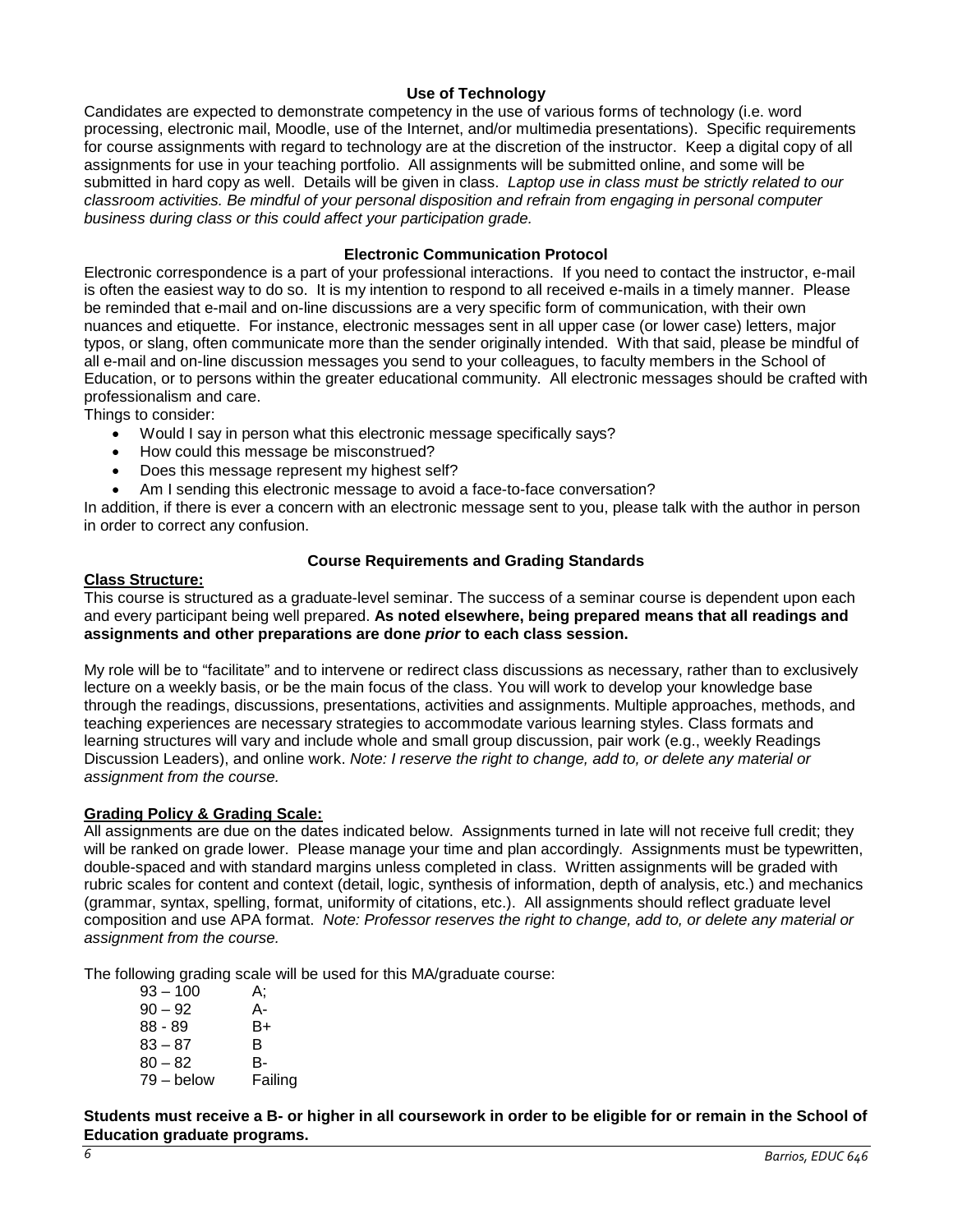# <span id="page-6-0"></span>**Description of Assignments:**

# **1. Attendance/ Active Participation/Professional Dispositions (10 points)**

You are expected to attend all class sessions and participate actively in class/online discussions and activities. In order to do so, you are expected to complete all required readings by the assigned date. *Please see attendance policy in this syllabus.* Being late and/or leaving class early will also lower your grade. Also your professional disposition is related to how you conduct yourself in class.

# **2. Reading Discussions (10 points)**

Individually or in pairs, students will lead a class discussion on one of the required readings either in class or online. Students should identify 2-3 critical questions from the readings to lead the discussion. The discussions are to push your thinking beyond the readings. All students should reference the readings in their questions (discussion leaders) and in their responses (participation in discussions). *Discussion Leader: (5 points)*

*Participation in ALL Reading Discussions: (5 points)* **Readings due throughout the semester**

# <span id="page-6-1"></span>**Written Assignments:**

**Note:** For the following written assignments, please consult the APA Manual (6<sup>th</sup> edition) for proper formatting and presentation guidelines (see [www.apa.org\)](http://www.apa.org/). **Submission:** All 3 core written assignments must be submitted online, posted on our Cougar Course. Writing requirements for this class will be met as described in the assignments. Every course at the university, including this one, must have a writing requirement of at least 2500 words.

#### **3. Assignment #1 – Due Session 5 - February 18, 2014 (Cougar Course) Assessment Review and CELDT Trends Study (25 points)** *See rubric for assignment at end of syllabus*

**Purpose**: The goal of this assignment is to examine various assessment and testing tools in place for English Learners, with attention to the state-mandated CELDT. The purpose of this assignment is to provide you with an opportunity to consider the full range of assessment tools to be used with English Learners in informing language, literacy, and content area development and achievement.

**Scope**: This assignment entails an examination of the components, process, and effectiveness of the CELDT (California English Language Development Test, mandated in California as of 2002) as implemented at your site of choice. (Note: If you are not familiar with the CELDT, see the California Department of Education website for CELDT information and reporting. The analysis portion of this assignment also entails an analysis of the various types of assessment tools that are needed to flesh out a fuller snapshot of English Learners' progress in the areas of language, literacy, and academic content areas.

First, locate and review CELDT scores over the past 5 years for your site and/or grade level of choice. What patterns do you see? What questions come to mind in examining any trends or patterns? Use the following questions to guide your analysis of the trends and factors related to CELDT scores over the past 5 years. Be sure to frame your analysis using the literature on assessment for this population.

**Format & Assessment of Written Assignment**: Discussion of above topics with clear headings, subheadings, and cogent analysis. 3-5 pages maximum (double spaced). Professor will share rubric scale for grading assignment with students in class.

**Written Assignment**: Based on the above information you have gathered, answer the following analysis questions:

1. What factors have likely influenced CELDT scores (e.g., site or district rezoning, who was included in the test scores, focus on literacy instruction, focus on testing under No Child Left Behind, site being designated a program improvement site, professional development, smaller classes, new programs or materials, etc.)? State outcomes with discussion of factors, clear subheadings and cogent analysis.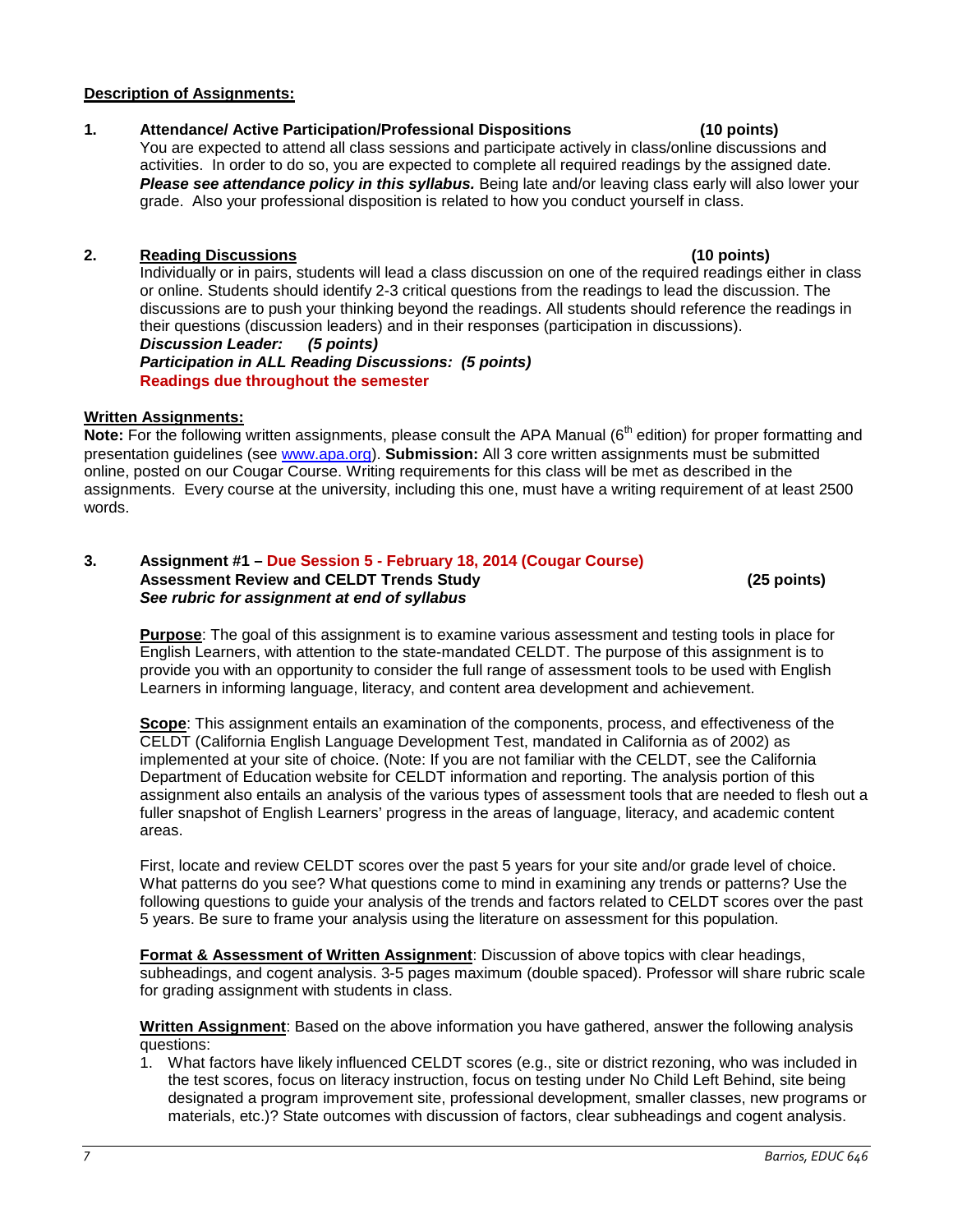- 2. What aspects of CELDT score reporting need to be improved? For example, are CELDT scores reported at the student level? By student outcomes in different types of programs (Structured English Immersion, ELD, Sheltered instruction, bilingual education, etc. as available at the site) levels of detail to facilitate tracking of student progress by program placement or not? Why might this be the case? How might CELDT scores be impacted differentially by changes in the population? What are the implications for improved assessment data reporting?
- 3. Are standardized test score reports available for review together with CELDT scores? What is known about using the CELDT as a predictor of overall academic achievement? What other types of formative and summative assessment are in place? What other types of formative and summative assessment need to be utilized and included in order to provide a fuller picture of EL students' progress?
- 4. What other information/revelation did you find out about this topic? What questions are you pondering about or you still have about this topic?

#### **4. Assignment #2 - Due Session 10 - March 25, 2014 (Cougar Course) Second Language Learner Study (25 points)** *See rubric for assignment at end of syllabus*

# **CTEL Standards 4 and 5**

*If you are taking this course in order to obtain your CTEL, you must post this graded assignment to your CTEL Portfolio with the rubric.* Both the completion of the CTEL assignment and passing the course fulfills part of the CTEL requirement, specifically, addressing Standard 4: Language Structure and Use and Standard 5: First- and Second-Language Development and Their Relationship to Academic Achievement.

*Purpose*: The purpose of this assignment is to provide you with an opportunity to study and to demonstrate understanding of key factors in the development of English Learners' comprehension, aural and written production, and to consider both the instructional strategies and contexts that would encourage and enhance English language literacy and proficiency. *Both monolingual and bilingual factors, contexts, and goals need to be considered, analyzed and presented in this study.*

**Focus Student**: You will choose an English Learner in your class (or school) to focus on for a case study. If you do not have access to a regular classroom, I strongly encourage you to find a colleague or classmate who teaches at a school and can assist you find a student to study. If that is not possible, then perhaps share student data with a classmate, but each of you write your own paper with your own analysis.

**Gather Data on the Focus Student**: Your case study will include information on the "whole child" (i.e. academic, social, home environment), but will primarily focus on his/her language abilities and needs across the various settings. Your case study will include the following:

- Initial and annual assessment information based on the student's CELDT scores.
- The student's proficiency level(s) in each language domain (listening, speaking, reading, writing) from the beginning of CELDT testing to present.
- Any available formal or informal assessments in the student's primary language (information from previous report cards or cums, teachers, or EL coordinators are acceptable)
- Observations of the student's sociocultural interactions in/outside the classroom using the first and second languages. For example, language functions and variations, including social functions and dialectical variations, may also be considered.
- To the extent possible, an interview with the student that encompasses his/her cultural background, proficiency in the first language, information about family and friends and corresponding language use, interests, language abilities/needs, academic likes/dislikes, etc. NOTE: A permit form is included at the end of this syllabus for your modification and use.
- A consideration of the student's psycholinguistic and developmental needs and how they are addressed and met (or not addressed and met) across home, school, or other (e.g., community) settings. For example, if the school offers an English only program, and the student's family communicates primarily in a non-English language, describe the differential needs and considerations of language use, development, functions, competence, etc. in these two very different settings.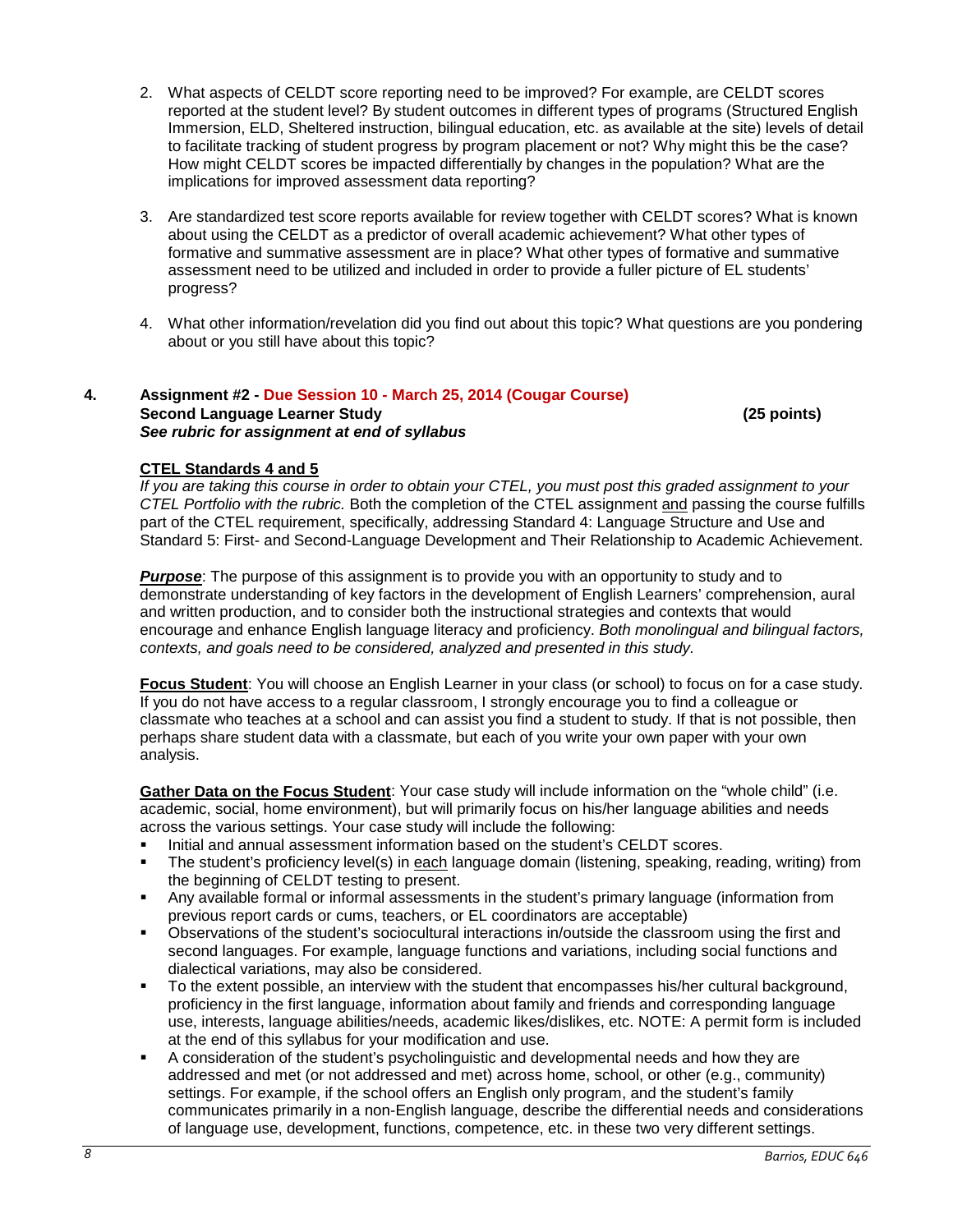- Language development needs/goals based on teacher evaluation, grades, standardized test scores, etc. (a combination of first and second language needs/goals may be considered depending on the student's program placement). For example, the language systems, structures, forms, functions and variations in the first and second language, including phonology, morphology, syntax and semantics, may be considered. Effective strategies that promote literacy and communicative competence may also be considered.
- Content area needs/goals based on teacher evaluation, grades, standardized test scores, etc. (a combination of first and second language needs/goals may be considered depending on the student's program placement). For example, ways to build positive transfers, and a consideration of specific linguistic challenges may be addressed.

**Format and Assessment of Written Assignment**: Be sure to use clear headings and subheadings so that your paper is organized and presented in a user-friendly manner. Be sure to explicitly reference any related readings in your paper. 3-5 pages maximum. Professor will share rubric scale for grading assignment with students in class.

**Written Assignment**: Based on the above information you have gathered on your English Learner, you will *develop an instructional plan in a specific content area that addresses the specific needs of your student*. Your customized plan should address both ELD and content objectives (i.e., be based on ELD and content standards). In addition, your plan should include a consideration of the emotional, psychosocial, psycholinguistic, and developmental needs of the student in home, school, and community settings.

#### **5. Assignment #3 or Assignment #4 –** *SELECT ONLY ONE* **– IT'S YOUR CHOICE!**

#### **Assignment #3 - Due Session 15 - Tuesday, May 6, 2014 (Cougar Course) Classroom Environment Study (20 points)** *See rubric for assignment at end of syllabus*

**Purpose**: The purpose of this assignment is to provide you with an opportunity to examine your instructional practice with consideration of best practices in supporting the whole child in the classroom (i.e., the social, emotional, developmental, cognitive, and home/community dimensions of working with English Learners). In this assignment, you will videotape a class session of your teaching for analysis and reflection. (Note: a consent form is provided for your convenience at the end of this syllabus packet.)

**Steps**: **First**, include information on the classroom context such as the grade level, subject matter, classroom student composition, number of English Learners and their EL levels, and other pertinent details.

**Second**, briefly describe your lesson or attach a lesson plan used for the video.

**Third**, include the videotape of your lesson. (Note: If videotaping proves challenging due to consent issues, etc. alternative artifacts such as still photographs or other available media may be substituted, pending discussions with the professor.)

**Fourth**, address the following questions when writing your analysis / reflection. **Be sure to liberally reference your readings including those on second language acquisition in your analysis.** If your class session does NOT address a question, you should reflect upon HOW you would modify your practice to do so.

- Have you taken into account students' background knowledge both content knowledge and experiential knowledge about the subject matter?
- Have you incorporated the students' cultures, experiences, and languages into your lesson?
- Which languages (first and second) are incorporated into the lesson? Does your lesson allow for the student to utilize and demonstrate his/her stronger domains as well as those that are weaker / developing?
- Which language areas are incorporated in the lesson (listening/speaking, reading and writing)?
- What strategies are you using to ensure that all students have the opportunity to participate?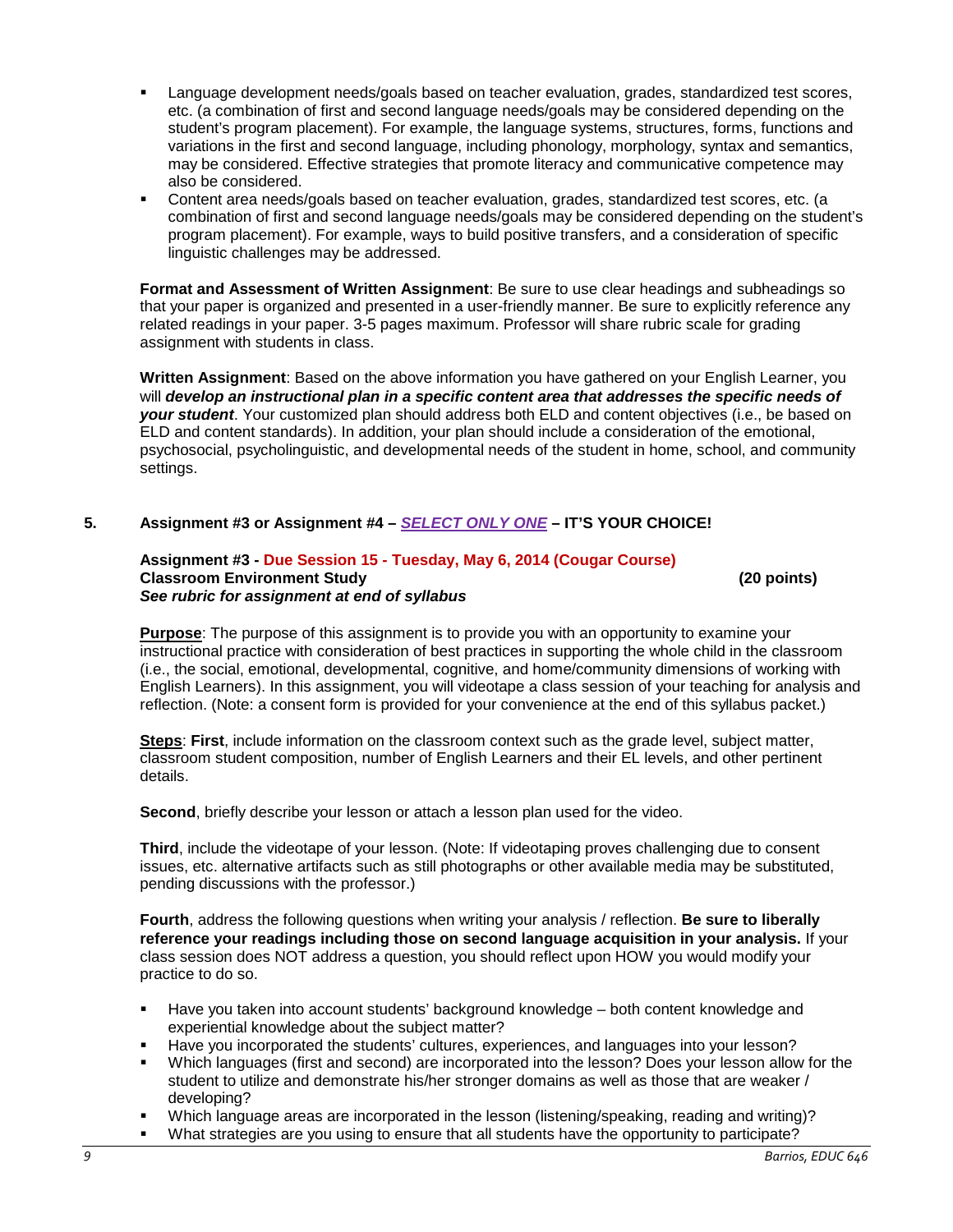- Are all the students engaged in the lesson throughout the lesson?
- Do you have clear content and ELD objectives in the lesson?
- What instructional strategies are you using in order to make the content accessible to your English learners?
- Are students able to demonstrate learning in a variety of ways (consider language domains and proficiency in each language; learning styles and multiple intelligences; etc.)?
- How does the lesson support the whole child in the classroom (i.e., the social, emotional, developmental, cognitive, and home/community dimensions of learning)?

**Format and Assessment of Written Assignment**: Be sure to use clear headings and subheadings so that your paper is organized and presented in a user-friendly manner. 3-5 pages maximum. Professor will share rubric scale for grading assignment with students in class.

#### **5. Assignment #4 - Due Session 15 - Tuesday, May 6, 2014 (Cougar Course) Program Review Study (20 points)** *See rubric for assignment at end of syllabus*

**Purpose**: The purpose of this assignment is to provide you with an opportunity to review the programs in place at an English Learner's site and to critically examine the various factors that play a part in the types of programs and services made available to English Learners.

**Steps: First**, locate, review, and include: (1) a description of programs for English Learners and (2) parental waiver information that are offered at your site and/or district. (Note: Be sure to include the original program description and parental waiver documents in the appendices section of your paper.)

**Then**, examine and analyze the types of programs offered to the students in your district or site, using the following guiding questions.

- 1. Have the programs offered at the site remained the same since Proposition 227 implementation (1998-2011)? Or have the programs offered changed? (Outcome – table or chart with 12 years of data and programs offered, with main components and features of each program, and analysis.)
- 2. Go back and review your findings from the *Assessment and CELDT Trends Study*. Have the CELDT scores changed significantly as a possible result of program availability or program selection? (Outcome – table or graph of CELDT scores over 5 years and analysis.)
- 3. What factors have likely influenced the programs and services made available at your site/district?
- 4. What levels of access do parents in the site/district have in selecting programs? In other words, what steps does your district take to disseminate information about programs and the waiver process? (For example, Are information sessions held and in ways and at times that are convenient for parents? Are bilingual personnel readily available at the front office? Etc.)
- 5. What are some current issues concerning English Learners being examined in the site/district of study? (For example, focus topics of professional development; school wide or district wide goals – see district websites for this information; etc.)
- 6. What comments and observations do you have concerning the fit between the programs offered and the communities served?

**Format and Assessment of Written Assignment**: Be sure to use clear headings and subheadings so that your paper is organized and presented in a user-friendly manner. 3-5 pages maximum. Professor will share rubric scale for grading assignment with students in class.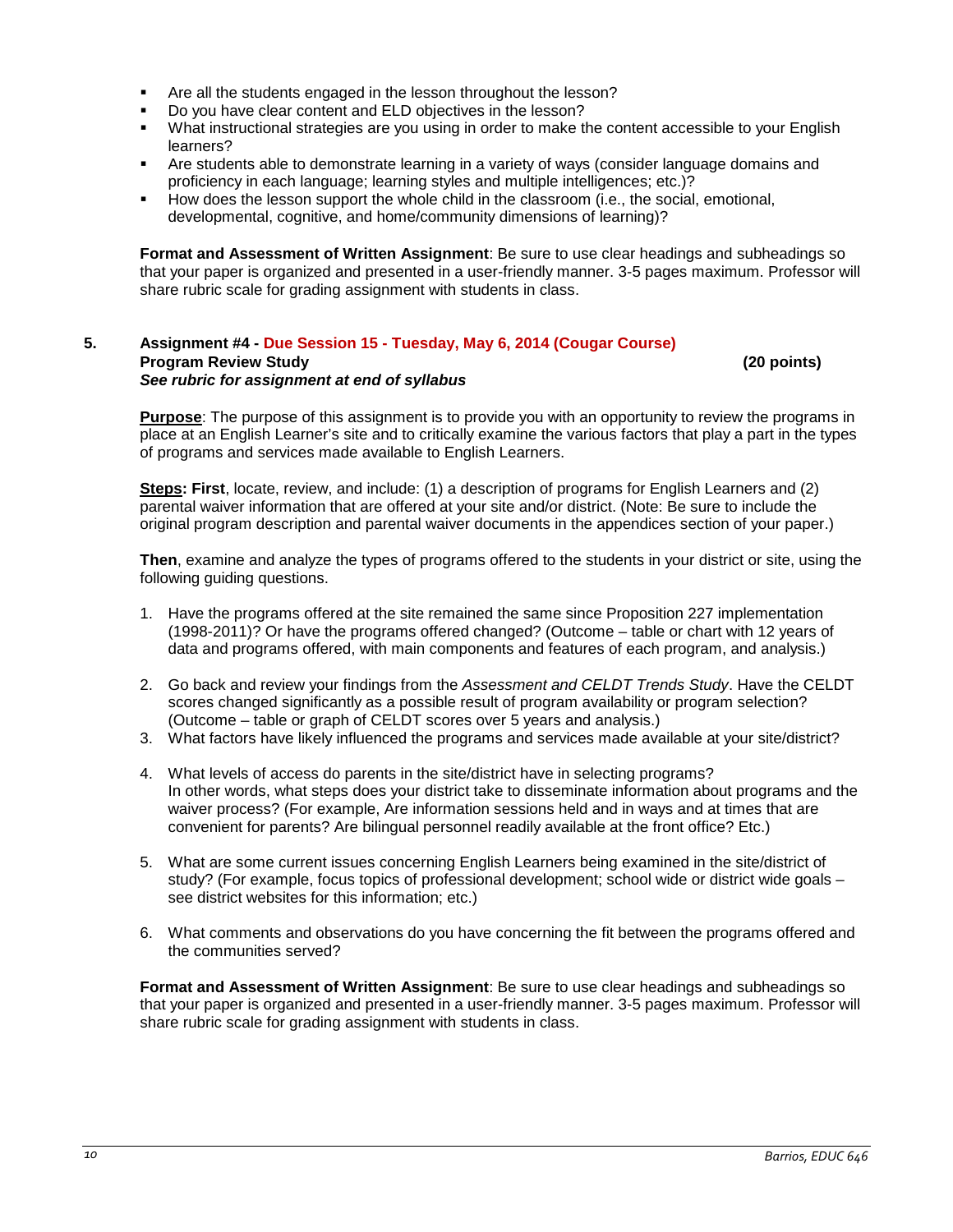# **6. Poster Session/Roundtable Presentation - Due Session 14 - Tuesday, April 29, 2014 (10 points)**

You will choose one of the three formal assignments and present it to class. Prepare a poster presentation (e.g., PowerPoint slides or video presentation or photographs, a combination or variation thereof) for the class. The presentation should be a brief summary of your paper, and be about 5 minutes in length (maximum) + 2 minutes for Q & A with the audience. Select papers may be chosen for full class presentation, while others will be presented in a poster fair format. More information will be given in class. This presentation must be given in class in order to receive a grade (10 points).

# <span id="page-10-0"></span>**Tentative Course Schedule:**

The following page includes a tentative course schedule. Professor may adjust readings or assignments as dictated by the needs of the course. *I am in the midst of scheduling guest speakers for a few of our sessions, once the guest speakers are finalized, I will post a revised schedule on Cougar Courses of the topics*. I may need to switch some of the topic dates, pending the availability of the guest speakers.

Our class agendas may include some or all of the following:

- Discussion of the readings; explanation of assignments
- **Seminar, lecture and dialogue of ideas**
- Group work/collaboration; sharing resources/strategies
- Guest speakers
- **Cougar Course Online classes & discussions**
- Other activities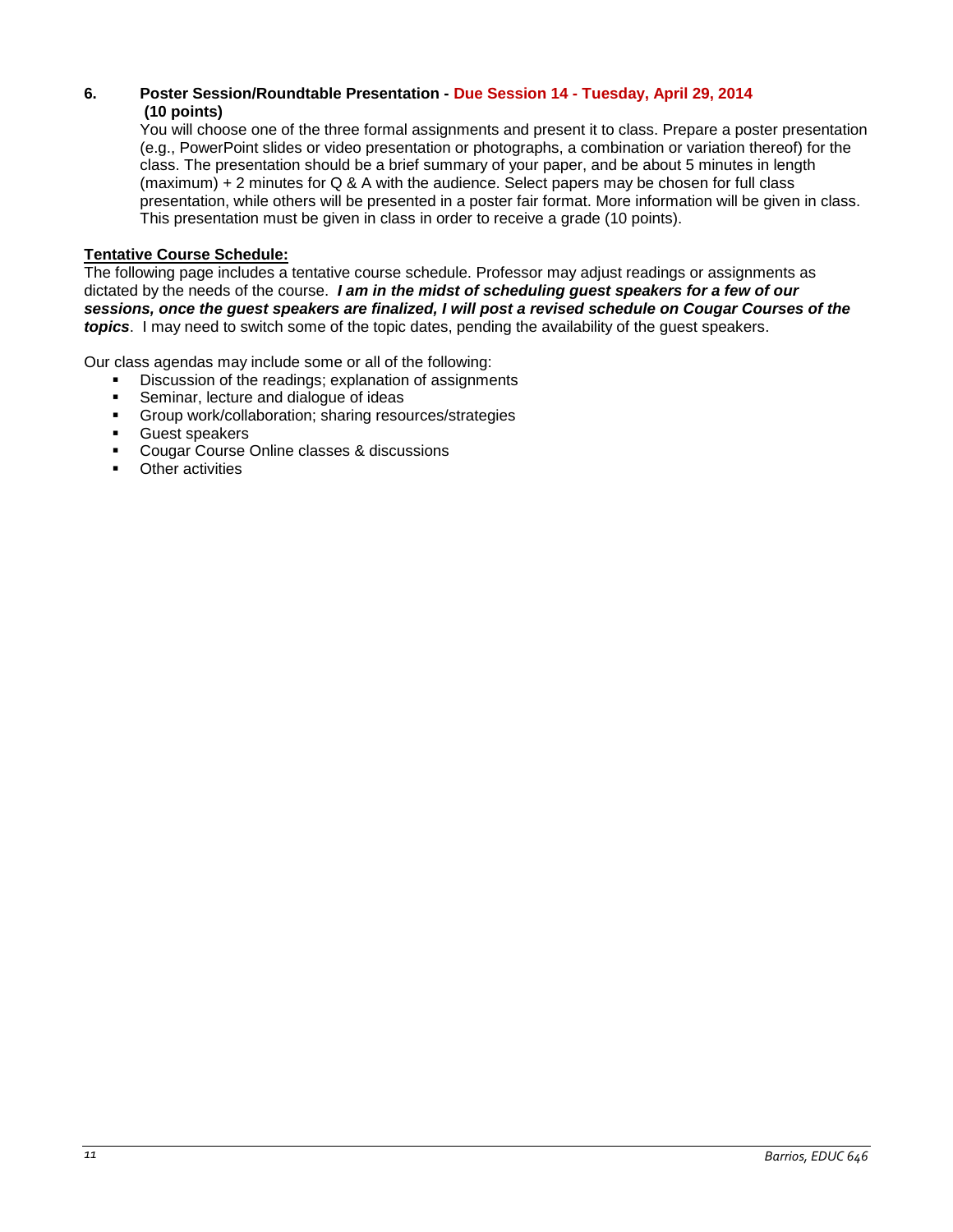| <b>Tentative Course Schedule</b><br>EDUC 646 – Second Language Acquisition: Theory, Research, and Practice<br>Spring 2014, CRN #27512 |                        |                                                                                                                               |                                                                                                                                                   |
|---------------------------------------------------------------------------------------------------------------------------------------|------------------------|-------------------------------------------------------------------------------------------------------------------------------|---------------------------------------------------------------------------------------------------------------------------------------------------|
| Professor: Gilberto D. Barrios, Ed. D.                                                                                                |                        |                                                                                                                               |                                                                                                                                                   |
| Session/<br><b>Date</b>                                                                                                               | <b>Type</b><br>class   | <b>Topic</b>                                                                                                                  | <b>Assignment due</b>                                                                                                                             |
| Session 1<br><b>Jan. 21</b>                                                                                                           | In class               | Introductions / Syllabus / Case<br><b>Studies</b>                                                                             | Professor will provide class readings                                                                                                             |
| Session 2<br><b>Jan. 28</b>                                                                                                           | Online<br><b>class</b> | Second Language Acquisition<br>Theories; Bilingualism & Cognition                                                             | Baker (2011)<br>Chapters 6, 7 & 8                                                                                                                 |
| Session 3<br>Feb. 4                                                                                                                   | In class               | <b>Assessments and Student</b><br>Placement; CELDT; Language<br><b>Acquisition Levels</b>                                     | Baker (2011) - Chapter 15;<br>Diaz-Rico (2013) - Appendix B                                                                                       |
| Session 4<br><b>Feb. 11</b>                                                                                                           | In class               | Endangered Languages;<br>Language in Society;<br>Types of Programs for ELs                                                    | Baker (2011)-Chapters 3 & 4;                                                                                                                      |
| Session 5<br><b>Feb. 18</b>                                                                                                           | Online<br>class        | <b>Effective English Literacy</b><br><b>Instruction for ELs</b><br>Finish Assignment #1<br>Districts off this week - holidays | August & Shanahan (Chapter 4,<br>2010) download from Cougar<br>Courses<br>Due Assignment #1: Assessment<br><b>Review &amp; CELDT Trends Study</b> |
| Session 6<br><b>Feb. 25</b>                                                                                                           | In class               | New CA ELD Standards: Common<br>Core;<br>Long Term English Learners                                                           | Download new ELD standards<br>http://www.cde.ca.gov/sp/el/er/docum<br>ents/sbeoverviewpld.pdf; and<br>Calderón & Minaya-Rowe 2011)                |
| Session 7<br>Mar. 4                                                                                                                   | <b>Online</b><br>class | Instructional Strategies that Count<br>Literacy Instruction for ELs<br>$\bullet$<br>Academic Language<br>$\bullet$            | Santamaria (Chapter 9 - 2009); and<br>Quiocho & Ulanoff (Chapter 6 - 2009)<br>download from Cougar Courses                                        |
| Session 8<br><b>Mar. 11</b>                                                                                                           | In class               | Programs & Practices for Effective<br><b>Sheltered Content Instruction</b>                                                    | Echevarria & Short (Chapter 5, 2010)<br>download from Cougar Courses                                                                              |
| Session 9<br><b>Mar. 18</b>                                                                                                           | Online<br>class        | <b>Factors Influencing Second</b><br>Language Literacy Development                                                            | Helman (Chapter 1, 2009) download<br>from Cougar Courses                                                                                          |
| Session 10<br>March 25                                                                                                                | In class               | <b>Involving Parents and Communities</b><br>of ELs<br>Finish Assignment #2<br>Districts on Spring break (Easter)              | Quezada et al. (2006);<br>Olivos (2008) download from Cougar<br>Courses<br>Due Assignment #2: EL Case Study                                       |
| <b>Mar. 31-</b><br><b>April 4</b>                                                                                                     |                        | <b>CSUSM Spring Break</b>                                                                                                     | ENJOY!                                                                                                                                            |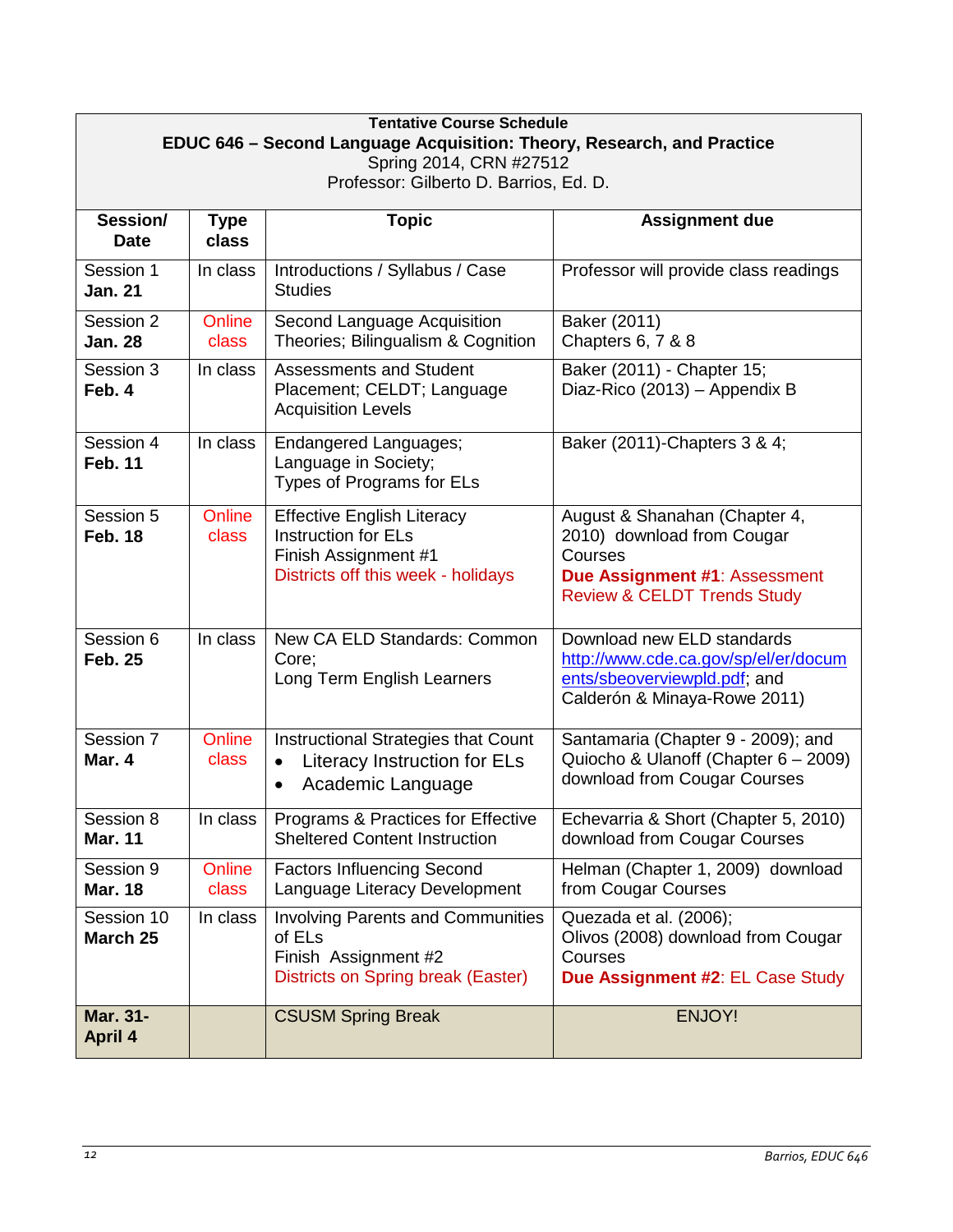| Session 11<br>April 8         | In class        | Types of Bilingual Education;<br>Two-Way Bilingual Immersion<br>(Successes and Challenges)<br><b>Districts on Spring break</b> | Lindholm-Leary & Genesee (Chapter<br>6 - 2010) download from Cougar<br>Courses; and<br>Baker (2011) Chapters 10, 12                                            |
|-------------------------------|-----------------|--------------------------------------------------------------------------------------------------------------------------------|----------------------------------------------------------------------------------------------------------------------------------------------------------------|
| Session 12<br>April 15        | In class        | Sociocultural and Sociolinguistic<br>Equity in our Communities;                                                                | Artiles et al., 2010 (Chapter 7);<br>Messing (Chapter 11 - 2005)<br>download from Cougar Courses                                                               |
| Session 13<br><b>April 22</b> | Online<br>class | Historical & Political Issues of<br><b>Bilingual Education</b>                                                                 | Baker (2011) Chapter 9; and Gándara<br>et al. (2010)                                                                                                           |
| Session 14<br>April 29        | In class        | <b>Round Table Presentations</b><br><b>Course Evaluations</b>                                                                  | Refer to syllabus for assignments 3 or<br>4, and final presentation<br><b>Due Presentation: Select one of your</b><br>course assignments for the presentation. |
| Session 15<br>May 6           | Online<br>class | Work on your next assignment                                                                                                   | Due Assignment #3 or #4: Select<br>either assignment from syllabus                                                                                             |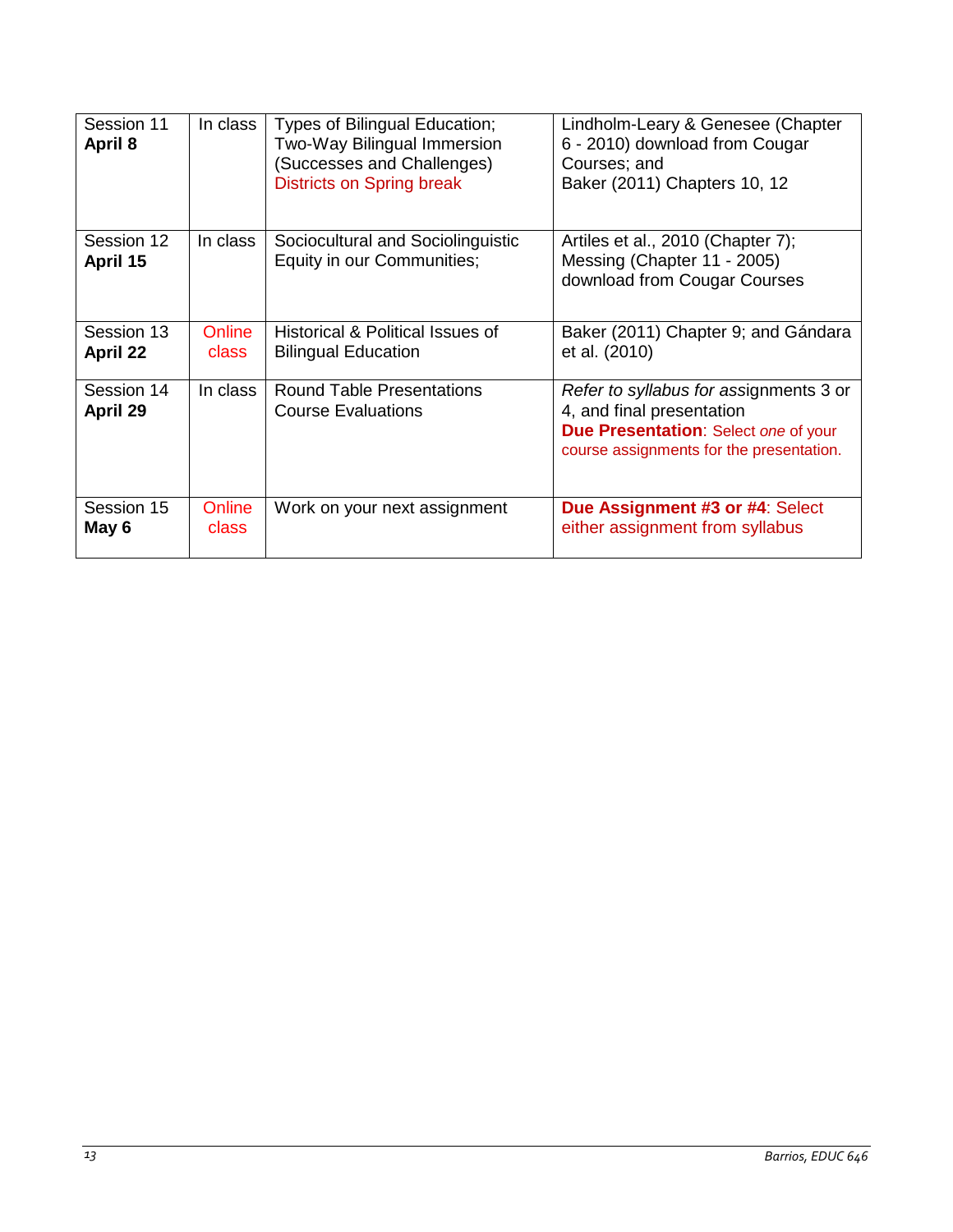# **STUDENT RELEASE FORM**

<span id="page-13-0"></span>Dear Parent/Guardian:

I am participating this school year in a graduate program at California State University San Marcos. The primary purposes of my program are to enhance student learning and encourage excellence in teaching.

A current project requires that short videotapes of lessons taught in your child's class be conducted. Although the videotapes involve both the teacher and various students, the primary focus is on the teacher's instruction, not on the students in the class. In the course of taping, your child may appear on the videotape. Also, at times during the year, I will be asked to submit samples of student work as evidence of teaching practice, and that work may include some of your child's work.

No student's name will appear on any materials that are submitted. All materials will be kept confidential. The form below will be used to document your permission for these activities.

Sincerely,

\_\_\_\_\_\_\_\_\_\_\_\_\_\_\_\_\_\_\_\_\_\_\_\_\_\_\_\_, Teacher

\_\_\_\_\_\_\_\_\_\_\_\_\_\_\_\_\_\_\_\_\_\_\_\_\_\_\_\_, Principal

# **PERMISSION SLIP**

<span id="page-13-1"></span>Student Name:

I am the parent/legal guardian of the child named above. I have received and read the letter above and agree to the following:

(Please check appropriate line below.)

**LDO** give permission to you to include my child's image on videotape as he or she participates in class and to reproduce materials that my child may produce as part of the activities. No names will appear on any materials.

**LDO NOT** give permission to videotape my child or to reproduce materials that my child may produce as part of the classroom activities.

Signature of Parent of Guardian: Latingle March 2014

Date:\_\_\_\_\_\_\_\_\_\_\_\_\_\_\_\_\_\_\_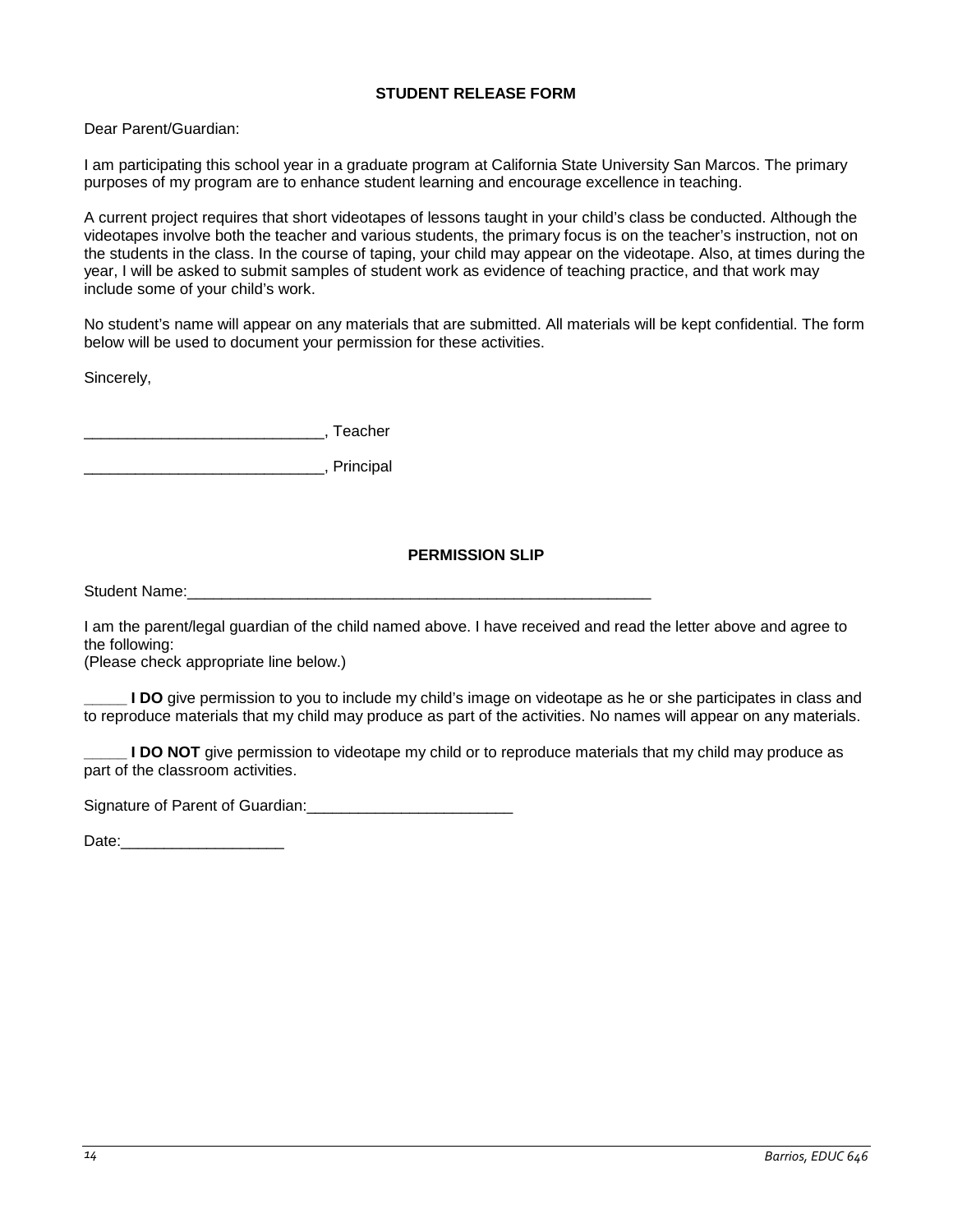#### **FORMULARIO DE AUTORIZACION**

<span id="page-14-0"></span>Estimado padre o madre de familia, encargado o tutor:

Este año soy uno de los participantes en un programa de estudios avanzados en la Universidad de California, San Marcos. El propósito de este programa es mejorar el aprendizaje de los alumnos y fomentar la excelencia en la enseñanza.

**Este proyecto requiere que yo exhiba videos de las lecciones que doy en el grupo de su hijo(a). Aunque en los videos aparecen el maestro y sus estudiantes, la atención se concentra en el maestro y su manera de enseñar, no en los estudiantes. Al grabar mi clase, su hijo(a) podría aparecer en el video. También, se le pide al maestro que exhiba muestras del trabajo de sus estudiantes en varias ocasiones durante el año como evidencia de su práctica de enseñanza. El trabajo de su hijo(a) podría ser incluido en esas muestras.**

Los apellidos de los estudiantes no aparecerán en los materiales que se exhiban. Todos los materiales serán confidenciales. El formulario que aparece abajo será utilizado como prueba de su autorización para que su hijo(a) pueda ser incluido(a) en estas actividades.

Atentamente,

dentity of the Manusburg (a)

\_\_\_\_\_\_\_\_\_\_\_\_\_\_\_\_\_\_\_\_, Director(a)

# **AUTORIZACION**

#### <span id="page-14-1"></span>**Nombre del (de la) Estudiante:** \_\_\_\_\_\_\_\_\_\_\_\_\_\_\_\_\_\_\_\_\_\_\_\_\_\_\_\_\_\_

Yo soy padre, madre, encargado o tutor legal del (de la) estudiante que se menciona arriba. He recibido y leído su carta y expreso lo siguiente:

(Por favor marque abajo en el cuadro correspondiente)

\_\_\_\_\_ **DOY** mi autorización para que la imagen de mi hijo(a) aparezca en el video al participar en clase y para que se haga copia de los materiales que él (ella) pueda llegar a producir como parte de sus actividades en el salón de clases. Los apellidos de los estudiantes no aparecerán en los materiales que el maestro exhiba.

\_\_\_\_\_ **NO DOY** mi autorización para grabar a mi hijo(a) ni para que se haga copia de los materiales que él (ella) llegue a producir como parte de sus actividades en el salón de clases.

Firma del padre o madre, encargado o

Tutor: Tutor: Tutor: Tutor: Tutor: Tutor: Tutor: Tutor: Tutor: Tutor: Tutor: Tutor: Tutor: Tutor: Tutor: Tutor: Tutor: Tutor: Tutor: Tutor: Tutor: Tutor: Tutor: Tutor: Tutor: Tutor: Tutor: Tutor: Tutor: Tutor: Tutor: Tutor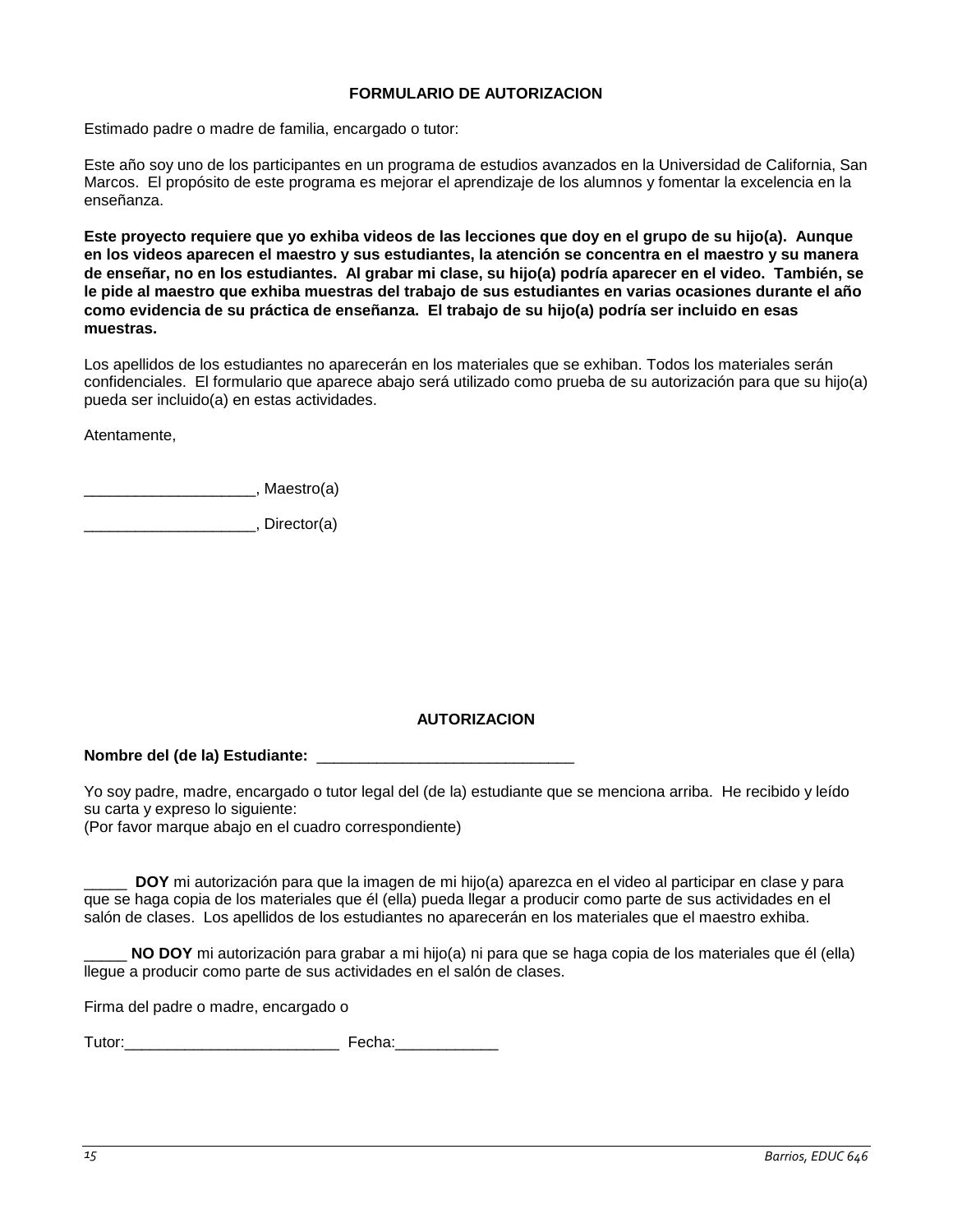#### **Assignment 1: Assessment Review and CELDT Trends Study**

EDUC 646: Second Language Acquisition, Spring 2014, Dr. Gilberto D. Barrios Rubric Scale for Grading Assignment 1 at 25 Points Total **Notable 10 MOTE: Assignment must meet a minimum** of 80% (B-) for a passing grade

Name \_\_\_\_\_\_\_\_\_\_\_\_\_\_\_\_\_\_\_\_\_\_\_\_\_\_\_\_\_\_\_\_\_\_\_\_\_\_\_\_\_\_\_\_\_\_\_\_\_\_\_\_\_\_\_\_\_\_\_\_

<span id="page-15-0"></span>

| Criteria                                                                                                                                                 | Developing - 2                                                                                                                                                                                                                                                                                                                              | Approaching - 3 points                                                                                                                                                                                                                                                                                                                                   | Meets $-5$ points                                                                                                                                                                                                                                                                                                                                    |
|----------------------------------------------------------------------------------------------------------------------------------------------------------|---------------------------------------------------------------------------------------------------------------------------------------------------------------------------------------------------------------------------------------------------------------------------------------------------------------------------------------------|----------------------------------------------------------------------------------------------------------------------------------------------------------------------------------------------------------------------------------------------------------------------------------------------------------------------------------------------------------|------------------------------------------------------------------------------------------------------------------------------------------------------------------------------------------------------------------------------------------------------------------------------------------------------------------------------------------------------|
| Student addressed content scope<br>of assignment based on trends<br>and patterns of CELDT data for<br>over 5 years.                                      | <b>Lack of depth</b> analysis of CELDT scores over<br>5 years for site and/or grade level of choice.<br>Narrow examination of trends and patterns<br>guided analysis. Analysis provided little or no<br>framing of concepts according to<br>literature/resources & class presentations.                                                     | Some analysis of CELDT scores over 5 years for<br>site and/or grade level of choice. Partial<br>examination of trends and patterns quided<br>analysis. Some of the analysis framed concepts<br>according to literature/resources & class<br>presentations. Criteria at superficial level, lacks<br>depth.                                                | In depth analysis of CELDT scores over 5 years<br>for site and/or grade level of choice. Extensive<br>examination of trends and patterns quided<br>analysis. Analysis framed according to<br>literature/resources & class presentations.                                                                                                             |
| Student addressed content scope<br>of assignment based on analysis<br>of factors influencing CELDT<br>scores.                                            | Lack of depth analysis of factors influencing<br>CELDT scores over 5 years for site and/or<br>grade level of choice. Narrow discussion of<br>factors attributing to CELDT outcomes guided<br>the analysis. Analysis provided little or no<br>framing of concepts according to causes &<br>effects of school, program or curricular factors. | Some analysis of factors influencing CELDT<br>scores over 5 years for site and/or grade level of<br>choice. Partial discussion of factors attributing to<br>CELDT outcomes quided the analysis. Some of<br>the analysis framed according to causes & effects<br>of school, program or curricular factors. Criteria at<br>superficial level, lacks depth. | In depth analysis of factors influencing<br><b>CELDT scores</b> over 5 years for site and/or grade<br>level of choice. Excellent discussion of factors<br>attributing to CELDT outcomes guided the<br>analysis. Analysis framed<br>according to causes & effects of school, program<br>or curricular factors.                                        |
| Student addressed content scope<br>of assignment based on analysis<br>of ways to improve assessment<br>data reporting of CELDT scores.                   | Lack of depth analysis of ways to improve<br>assessment data reporting of CELDT scores.<br>Narrow examination of implications for<br>improvement of data reporting. Analysis<br>provided little or no framing of concepts<br>according to according to literature/resources &<br>class presentations.                                       | <b>Partial</b> analysis of ways to improve assessment<br>data reporting of CELDT scores. Discussion<br>addressed some examination of implications for<br>improvement of data reporting. Some of the<br>analysis framed according to according to<br>literature/resources & class presentations. Criteria<br>at superficial level, lacks depth.           | In depth analysis of ways to improve<br>assessment data reporting of CELDT scores.<br>Discussion included excellent examination of<br>implications for improvement of data reporting.<br>Analysis framed according to according to<br>literature/resources & class presentations.                                                                    |
| Student addressed content scope<br>of assignment based on analysis<br>of other formative or summative<br>assessments to further assess<br>ELs' progress. | Lack of depth analysis of other formative<br>or summative assessments in place at site or<br>that need to be utilized to further assess<br>ELs' progress of academic achievement.<br>Little or no discussion on reflection about other<br>information/revelation the student found about<br>the CELDT.                                      | <b>Some</b> analysis of other formative or summative<br>assessments in place at site or that need to be<br>utilized to further assess ELs' progress of<br>academic achievement.<br>Discussion provided some reflection about<br>other information/revelation the student found<br>about the CELDT. Criteria at superficial level,<br>lacks depth.        | In depth analysis of other formative or<br>summative assessments in place at site or that<br>need to be utilized to further assess ELs' progress<br>of academic achievement.<br>Discussion provided excellent reflection<br>about other information/revelation the student<br>found about the CELDT and posed questions to<br>further examine topic. |
| Student addressed conventions<br>of paper format for written<br>assignment based on directions<br>given in syllabus.                                     | Poor paper without clear headings,<br>subheadings and cogent analysis. Lacks APA<br>style. Paper does not meet CSUSM graduate<br>level writing.                                                                                                                                                                                             | Satisfactory paper with headings, subheadings<br>and analysis. APA style writing at graduate level.<br>Double-spaced, 3-5 pages in length.                                                                                                                                                                                                               | Excellent paper with clear headings, subheadings<br>and cogent analysis. APA style writing at graduate<br>level. Double-spaced, 3-5 pages in length.<br>Included references used.                                                                                                                                                                    |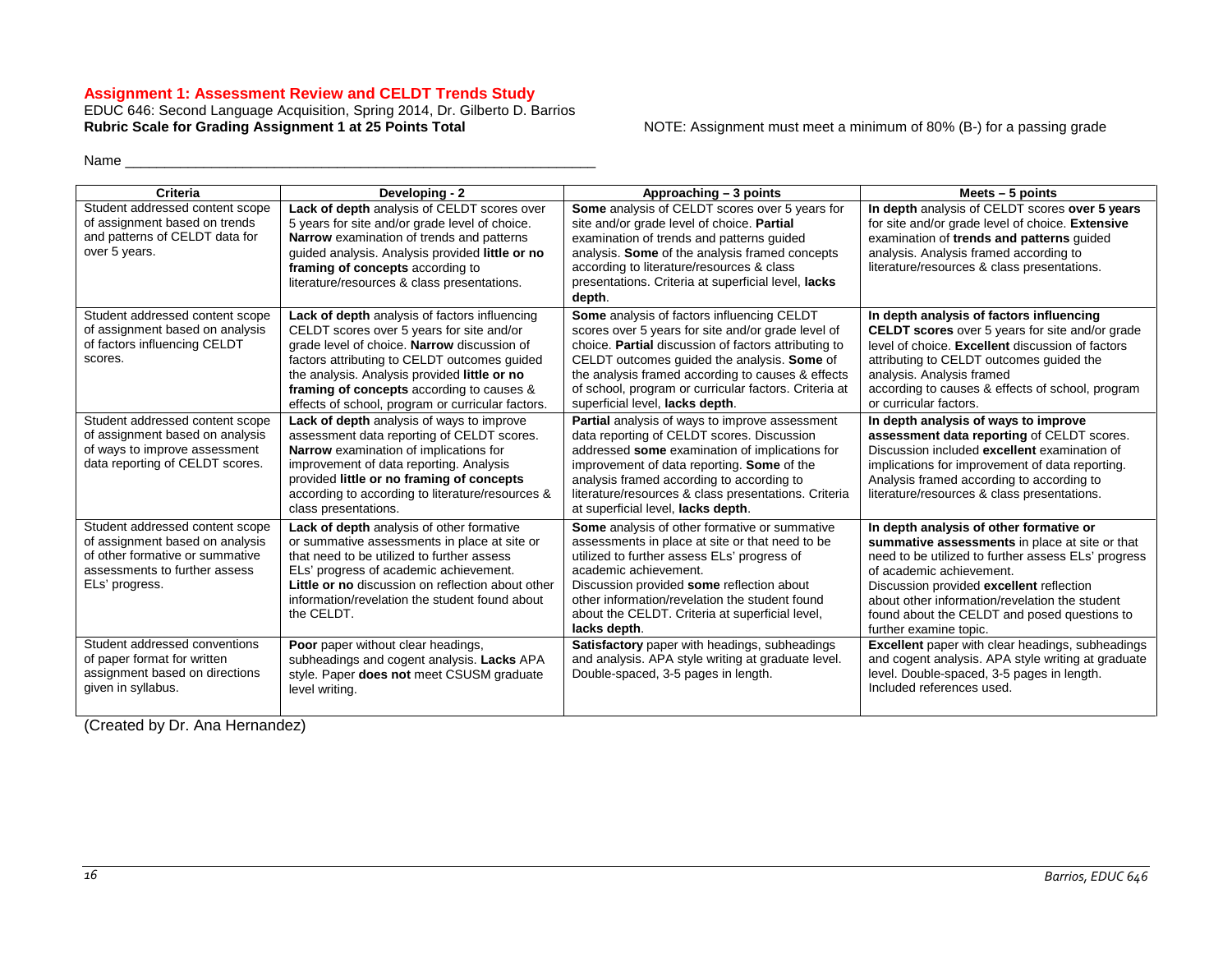#### **Assignment 2: Case Study – Second Language Learner**

EDUC 646: Second Language Acquisition, Spring 2014 Dr. Gilberto D. Barrios NOTE: Assignment must meet a minimum of 80% (B-) for a passing grade

Name \_\_\_\_\_\_\_\_\_\_\_\_\_\_\_\_\_\_\_\_\_\_\_\_\_\_\_\_\_\_\_\_\_\_\_\_\_\_\_\_\_\_\_\_\_\_\_\_\_\_\_\_\_\_\_\_\_\_\_\_

<span id="page-16-0"></span>

| Criteria                             | Developing - 2                                   | Approaching - 3 points                           | Meets $-5$ points                                  |
|--------------------------------------|--------------------------------------------------|--------------------------------------------------|----------------------------------------------------|
| Instructional plan addressed the     | Limited development of instructional plan.       | Narrow development of instructional plan         | <b>Excellent</b> development of instructional plan |
| scope of assignment based on         | Lacks language consideration of student's        | based on language consideration of student's     | based on thorough language consideration of        |
| ELD objectives that meet the         | proficiency levels in all or some domains        | proficiency levels in all domains of             | student's proficiency levels in all domains of     |
| proficiency levels of the student in | of CELDT (listening, speaking, reading and       | <b>CELDT</b> (listening, speaking, reading and   | <b>CELDT</b> (listening, speaking, reading and     |
| all domains of CELDT.                | writing) in accordance to his/her English        | writing) in accordance to his/her English        | writing) in accordance to his/her English          |
|                                      | Language Develop (ELD) objectives.               | Language Develop (ELD) objectives.               | Language Develop (ELD) objectives.                 |
|                                      | Discussion lacked or provided little             | Discussion included some examination of          | Discussion included a thorough examination         |
|                                      | examination of student's initial and annual      | student's initial and annual CELDT               | of student's initial and annual CELDT              |
|                                      | CELDT assessments related to the instructional   | assessments to develop an ELD plan. General      | assessments in order to develop a well             |
|                                      | plan.                                            | statements, lacked depth.                        | articulated ELD instructional plan.                |
| Instructional plan addressed the     | Limited development of instructional academic    | Narrow development of instructional              | Excellent development of instructional plan        |
| scope of assignment based on         | considerations of student's content              | academic considerations of student's content     | based on thorough academic consideration of        |
| content objectives that meet the     | instructional needs in academic content.         | instructional needs in academic content,         | student's content instructional needs,             |
| academic needs of the student.       | language, and vocabulary objectives.             | language, and vocabulary objectives. Narrow      | including development of academic content,         |
|                                      | Lacked/limited discussion of the examination     | discussion of the examination of student's       | language, and vocabulary objectives.               |
|                                      | of student's grades, standardized test           | grades, standardized test scores, and            | Discussion included the examination of             |
|                                      | scores, and teacher evaluations in order to      | teacher evaluations in order to develop the      | student's grades, standardized test scores,        |
|                                      | develop the content instructional plan.          | content instructional plan. General statements,  | and teacher evaluations in order to develop a      |
|                                      |                                                  | lacked depth.                                    | meaningful content instructional plan.             |
| Instructional plan addressed the     | Limited instructional plan of the examination of | Instructional plan included some examination     | Instructional plan included excellent              |
| emotional, psychosocial, and         | student's emotional, psychosocial and            | of student's emotional, psychosocial, and        | examination of student's emotional,                |
| psycholinguistic development         | psycholinguistic development needs through       | psycholinguistic development needs through       | psychosocial, and psycholinguistic                 |
| needs of the student.                | the observation of the student's sociocultural   | the observation of the student's sociocultural   | development needs revealed through the             |
|                                      | interactions in/outside the classroom, language  | interactions in/outside the classroom, language  | observation of the student's sociocultural         |
|                                      | use and abilities, and any linguistic challenges | use and abilities, and any linguistic challenges | interactions in/outside the classroom, language    |
|                                      | in L1 and/or L2.                                 | in L1 and/or L2. General statements, lacked      | use and abilities, and any linguistic challenges   |
|                                      |                                                  | depth.                                           | in L1 and/or L2.                                   |
| Instructional plan addressed the     | Limited instructional plan of the examination of | Instructional plan included some examination     | Instructional plan included excellent              |
| home, school, and community          | student's developmental needs based on           | of student's developmental needs based on        | examination of student's developmental needs       |
| settings that affect the             | home, school, and community settings             | home, school, and community settings             | based on home, school, and community               |
| developmental needs of the           | revealed through the interview with student or   | revealed through the interview with student or   | settings revealed through the interview with       |
| student.                             | teacher. Limited or no description of how        | teacher. Narrow description of how settings      | student or teacher. Excellent description of       |
|                                      | settings met/not met needs in L1 and/or L2.      | met/not met needs in L1 and/or L2 General        | how settings met/not met needs in L1 and/or        |
|                                      |                                                  | statements, lacked depth.                        | L2.                                                |
| Instructional plan meets             | Poor paper without clear headings,               | Satisfactory paper with headings, subheadings    | Excellent paper with clear headings,               |
| conventions of APA paper format      | subheadings and cogent analysis. Lacked          | and analysis. Inconsistent use of APA writing    | subheadings and cogent analysis. Consistent        |
| at graduate level writing skills     | APA style. Paper does not meet CSUSM             | at graduate level. Double-spaced, 3-5 pages in   | with APA writing guidelines at graduate level.     |
| based on directions given in         | graduate level writing.                          | length.                                          | Double-spaced, 3-5 pages in length. Included       |
| syllabus.                            |                                                  |                                                  | references used.                                   |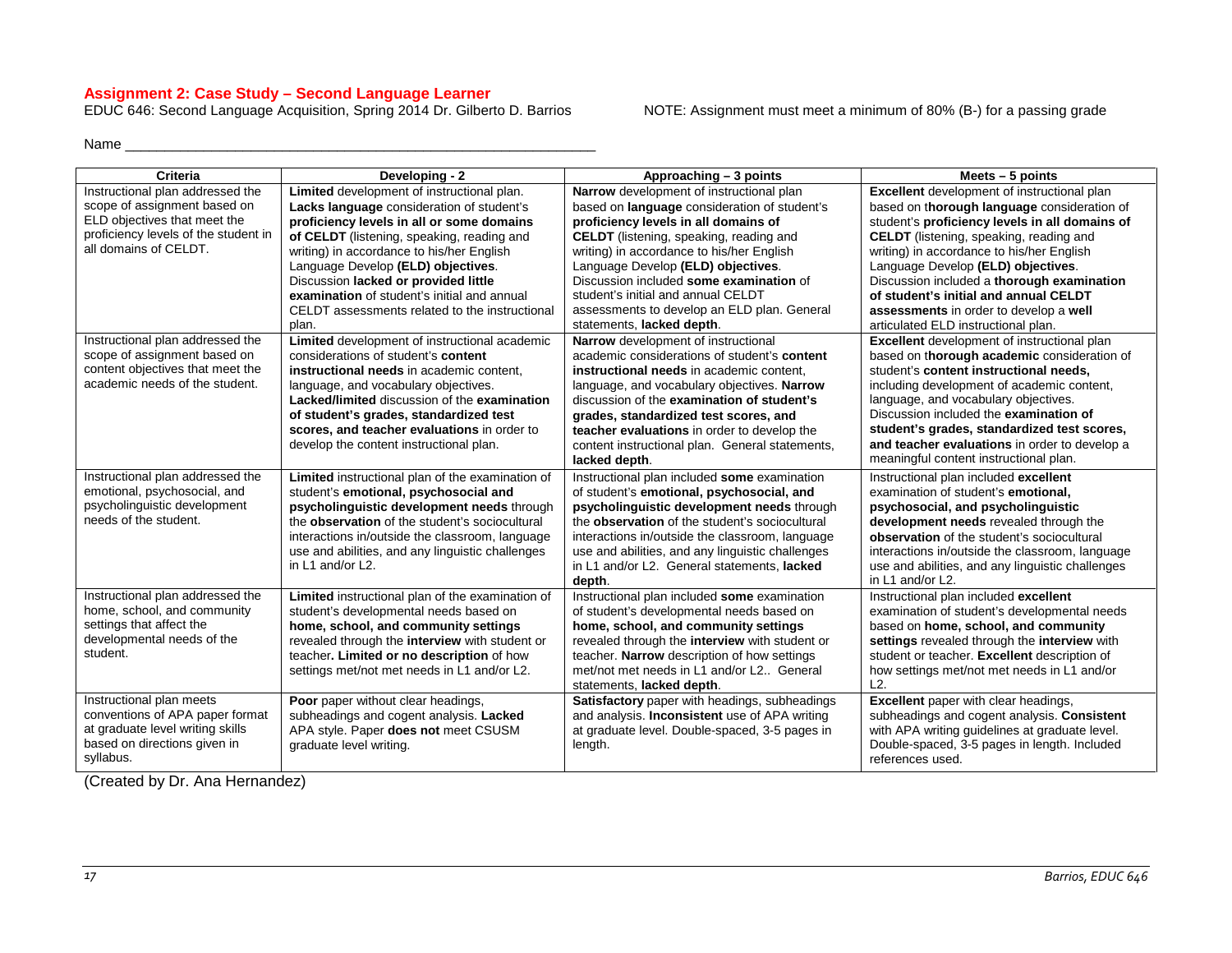# **Assignment 3: Classroom Environment Study**

#### NOTE: Assignment must meet 80% (B-) for a passing grade

Name \_\_\_\_\_\_\_\_\_\_\_\_\_\_\_\_\_\_\_\_\_\_\_\_\_\_\_\_\_\_\_\_\_\_\_\_\_\_\_\_\_\_\_\_\_\_\_

<span id="page-17-0"></span>

| Criteria - 20 total points                                                                                                             | Developing - 2                                                                                                                                                                                                                                                                                                                                                                                | Approaching - 3 points                                                                                                                                                                                                                                                                                                                                                   | Meets $-4$ points                                                                                                                                                                                                                                                                                                                                         |
|----------------------------------------------------------------------------------------------------------------------------------------|-----------------------------------------------------------------------------------------------------------------------------------------------------------------------------------------------------------------------------------------------------------------------------------------------------------------------------------------------------------------------------------------------|--------------------------------------------------------------------------------------------------------------------------------------------------------------------------------------------------------------------------------------------------------------------------------------------------------------------------------------------------------------------------|-----------------------------------------------------------------------------------------------------------------------------------------------------------------------------------------------------------------------------------------------------------------------------------------------------------------------------------------------------------|
| Information on classroom<br>context with evidence of lesson<br>plan and implementation.                                                | Limited development of classroom<br>context, including grade level, student<br>classroom composition, number of<br>ELs/LTELs. EL levels and other details.<br>Lesson plan attached and described with<br>lack of details. Evidence demonstrated<br>lesson was implemented through video.<br>photographs, or student sample work.<br>Simple statements provided little<br>examination of plan. | Narrow development of classroom context,<br>including grade level, student classroom<br>composition, number of ELs/LTELs, EL levels<br>and other details. Lesson plan attached and<br>described with some details. Some evidence<br>demonstrated lesson was implemented<br>through video, photographs, or student sample<br>work. General statements, plan lacked depth. | Excellent development of classroom context,<br>including grade level, student classroom<br>composition, number of ELs/LTELs, EL levels<br>and other details. Lesson plan attached and<br>described in a thorough manner. Evidence<br>demonstrated lesson was implemented<br>through video, photographs, and/or student<br>sample work.                    |
| Citations and references<br>include class readings<br>throughout paper to support<br>statements.                                       | Limited inclusion of cited or quoted text<br>from literature/textbooks read for class<br>concerning second language learners.<br><b>Lacked/limited literature citations</b><br>support the development of your lesson<br>plan. References/bibliography reflected<br>few or none of the readings cited in your<br>paper.                                                                       | Some inclusion of cited or quoted text from<br>literature/textbooks read for class concerning<br>second language learners. Few literature<br>citations support the development of your<br>lesson plan. References/bibliography<br>reflected readings cited in your paper.                                                                                                | <b>Excellent inclusion of cited or quoted text</b><br>from literature/textbooks read for class<br>concerning second language learners. Various<br>literature citations support the development<br>throughout the lesson plan.<br>References/bibliography reflected readings<br>cited in your paper.                                                       |
| Lesson reflection and<br>modifications of instructional<br>practice with relation to student<br>second language needs.                 | Limited lesson reflection and discussion of<br>modifications in the lesson. Reflection<br>included limited discussion of language<br>areas (listening, speaking, reading, writing).<br>Content or language objectives provided<br>for the lesson. Simple statements provided<br>little examination of plan.                                                                                   | Narrow lesson reflection and discussion of<br>modifications in the lesson addressed diverse<br>student backgrounds, incorporated<br>student culture and language needs, included<br>reflection of some language areas (listening,<br>speaking, reading, writing). Content and<br>language objectives provided for the lesson.<br>General statements, plan lacked depth.  | Excellent lesson reflection and discussion of<br>modifications made throughout the lesson<br>addressed diverse student backgrounds,<br>incorporated student culture and language<br>needs, included reflection of various<br>language areas (listening, speaking, reading,<br>writing). Clear content and language<br>objectives provided for the lesson. |
| Lesson reflection and<br>modifications of instructional<br>practice with relation to<br>strategies for second language<br>acquisition. | Limited lesson reflection and discussion of<br>modifications of strategies used for<br>students, with limited inclusion<br>participation, engagement, accessibility to<br>content, differentiated learning/modalities,<br>and support for whole child (social,<br>emotional, cognition, home,<br>community) Simple statements provided<br>little examination of plan.                         | Narrow lesson reflection and discussion of<br>modifications of strategies used for all<br>students, with some inclusion of participation,<br>engagement, accessibility to content,<br>differentiated learning/modalities, and<br>support for whole child (social, emotional,<br>cognition, home, community). General<br>statements, plan lacked depth.                   | Excellent lesson reflection and discussion of<br>modifications of strategies used for all<br>students, including participation, engagement,<br>accessibility to content, differentiated<br>learning/modalities, and support for whole<br>child (social, emotional, cognition<br>development, home, community dimensions of<br>learning).                  |
| Paper meets conventions of<br>APA paper format at graduate<br>level writing skills based on<br>directions given in syllabus.           | Poor paper without clear headings,<br>subheadings and cogent analysis. Lacked<br>APA style. Paper does not meet CSUSM<br>graduate level writing.                                                                                                                                                                                                                                              | Satisfactory paper with headings, subheadings<br>and analysis. Inconsistent use of APA writing<br>at graduate level. Double-spaced, 1" margins,<br>10 pages maximum in length. Included<br>introduction, body, conclusion, and references.                                                                                                                               | <b>Excellent</b> paper with clear headings,<br>subheadings and cogent analysis. Consistent<br>with APA writing guidelines at graduate level.<br>Double-spaced, 1" margins, 10 pages<br>maximum in length. Included introduction,<br>body, conclusion, and references.                                                                                     |

<u> 1989 - Johann Stoff, deutscher Stoffen und der Stoffen und der Stoffen und der Stoffen und der Stoffen und der</u>